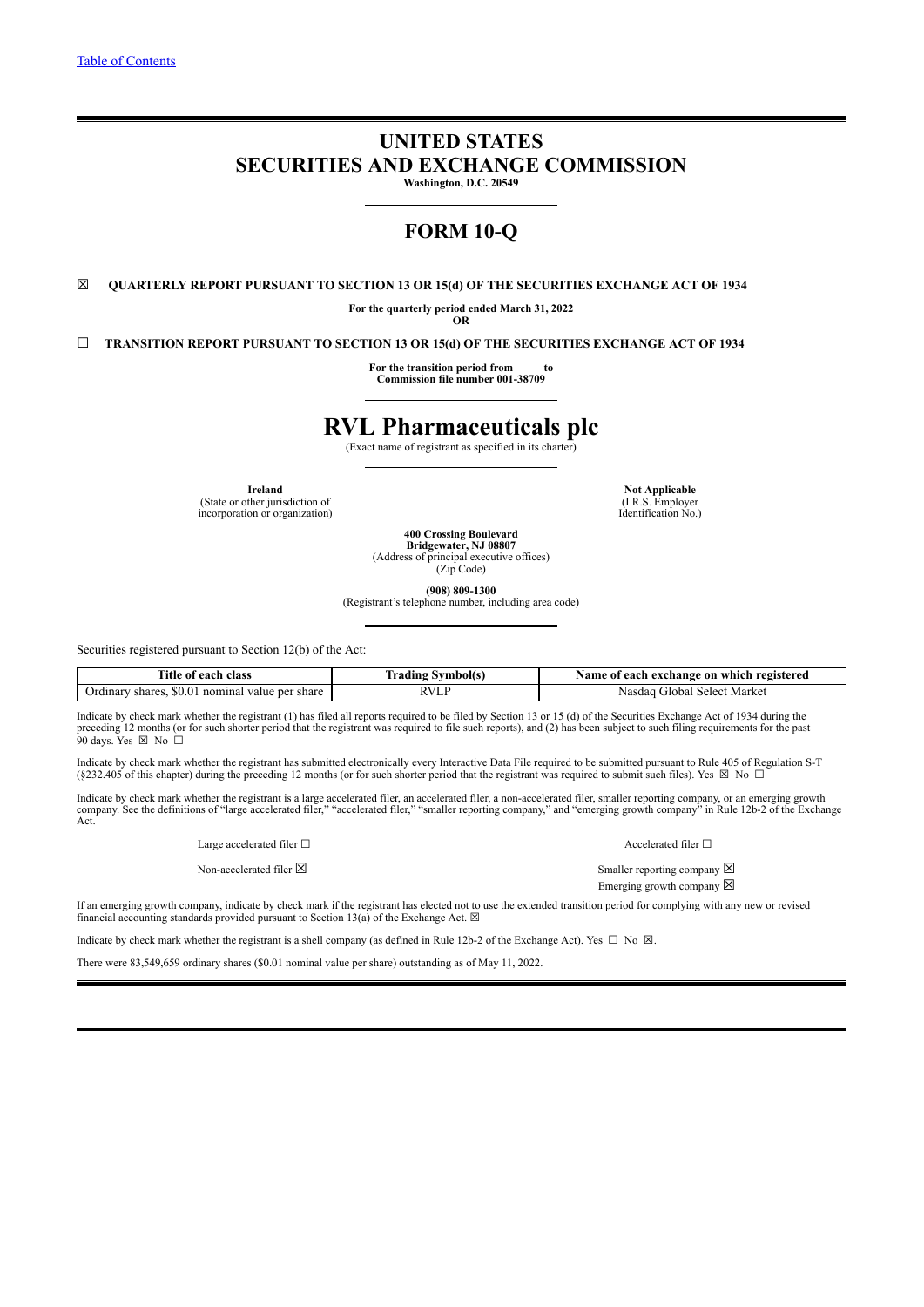## **CAUTIONARY NOTE REGARDING FORWARD-LOOKING STATEMENTS**

This Quarterly Report on Form 10-Q, including the section entitled "Management's Discussion and Analysis of Financial Condition and Results of Operations," contains forward-looking statements. All statements other than statements of historical facts contained in this Quarterly Report on Form 10-Q, including statements regarding our future results of operations and financial position, business strategy and plans and our objectives for future operations, are forward-looking statements. The words "believe," "may," "will," "plan," "should," "estimate," "continue," "anticipate," "intend," "expect" and similar expressions are intended to identify forward-looking statements. We have based these forward-looking statements largely on our current expectations and projections about future events and financial trends that we believe may affect our financial condition, results of operations, business strategy, short- and long-term business operations and objectives and financial needs. Examples of forward-looking statements include, among others, statements we make regarding: our intentions, beliefs or current expectations concerning, among other things, future operations; future financial performance, trends and events, particularly relating to sales of Upneeq; U.S. Food and Drug Administration, or the FDA, and other regulatory applications, approvals and actions; the continuation of historical trends; our ability to manage costs and service our debt; and the sufficiency of our cash balances and cash generated from operating and financing activities for future liquidity and capital resource needs.

We may not achieve the plans, intentions or expectations disclosed in our forward-looking statements, and you should not place significant reliance on our forward-looking statements. Actual results or events could differ materially from the plans, intentions and expectations disclosed in the forward-looking statements we make. Important factors that could cause actual results and events to differ materially from those indicated in the forward-looking statements include the following:

- Due to our dependence on one product, Upneeq, our business could be materially adversely affected if Upneeq does not perform as well as expected.
- Our business may be adversely affected by the ongoing coronavirus outbreak.
- Upneeq may fail to achieve market acceptance by clinicians and patients, or others in the medical community, and the market opportunity for Upneeq may be smaller than we estimate.
- If we are unable to successfully commercialize Upneeq, or develop new products, on a timely or cost effective basis, our operating results will suffer.
- Our profitability depends on our customers' willingness to pay the price we charge for Upneeq. If we decide to lower the price we charge for Upneeq our profitability could materially suffer.
- Our marketing and sales expenditures may not result in the commercial success of Upneeq.
- There is no certainty that we will be able to get FDA approval of arbaclofen extended release ("ER") and no certainty that we will be able to realize any value for arbaclofen ER if we decide to license or divest the product.
- We expend a significant amount of resources on research and development, including milestones on in licensed products, which may not lead to successful product introductions.
- If we are unable to maintain our sales, marketing and distribution capabilities, or establish additional capabilities if and when necessary, we may not be successful in commercializing Upneeq.
- We depend to a large extent on third-party suppliers and distributors for Upneeq, including Nephron Pharmaceuticals, and if such suppliers and distributors are unable to supply raw materials for manufacture and deliver Upneeq in a timely manner, or are unable to manufacture Upneeq at a scale sufficient to meet demand, it could have material adverse effect on our business, financial position and results of operations.
- If Upneeq does not produce the intended effects, our business may suffer.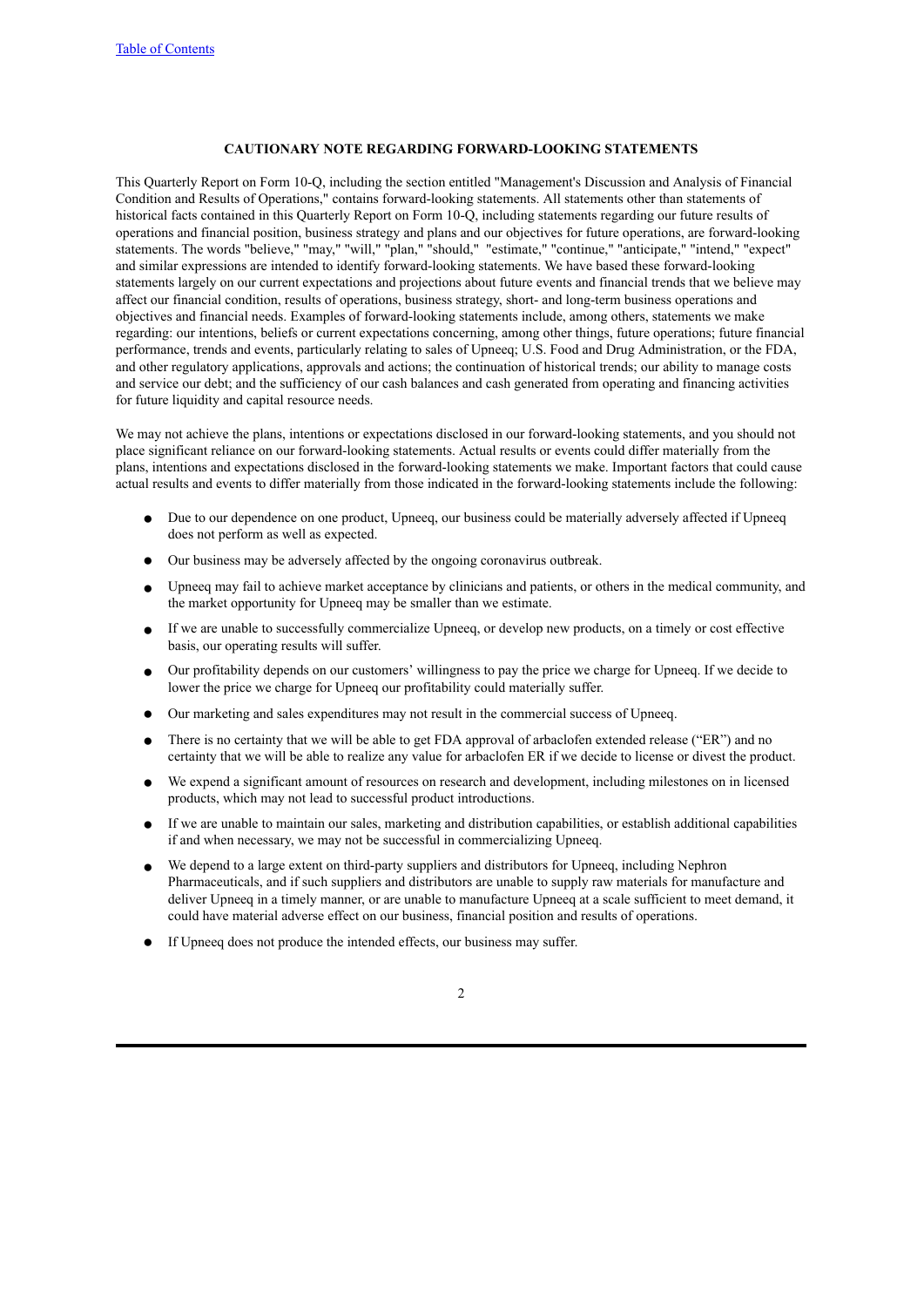- Failures of or delays in clinical trials are common and have many causes, and such failures or delays could result in increased costs to us and could prevent or delay our ability to obtain regulatory approval and commence product sales for new products.
- The drug regulatory approval processes of the FDA and comparable foreign authorities are lengthy, time consuming and inherently unpredictable, and if we are ultimately unable to obtain regulatory approval for our product candidates, our business will be substantially harmed.
- We are, and will continue to be in the future, a party to legal proceedings that could result in adverse outcomes;
- Other factors that are described in Part 1, Item 1A "Risk Factors" of our Annual Report on Form 10-K for the year ended December 31, 2021 as filed with the U.S. Securities and Exchange Commission ("SEC") on March 30, 2022.

The forward-looking statements included in this Quarterly Report on Form 10-Q are made only as of the date hereof. You should not rely upon forward-looking statements as predictions of future events. We cannot guarantee that the future results, levels of activity, performance or events and circumstances reflected in the forward-looking statements will be achieved or occur. Except as required by applicable law, we undertake no obligation to update publicly any forwardlooking statements for any reason after the date of this Quarterly Report on Form 10-Q to conform these statements to actual results or to changes in our expectations.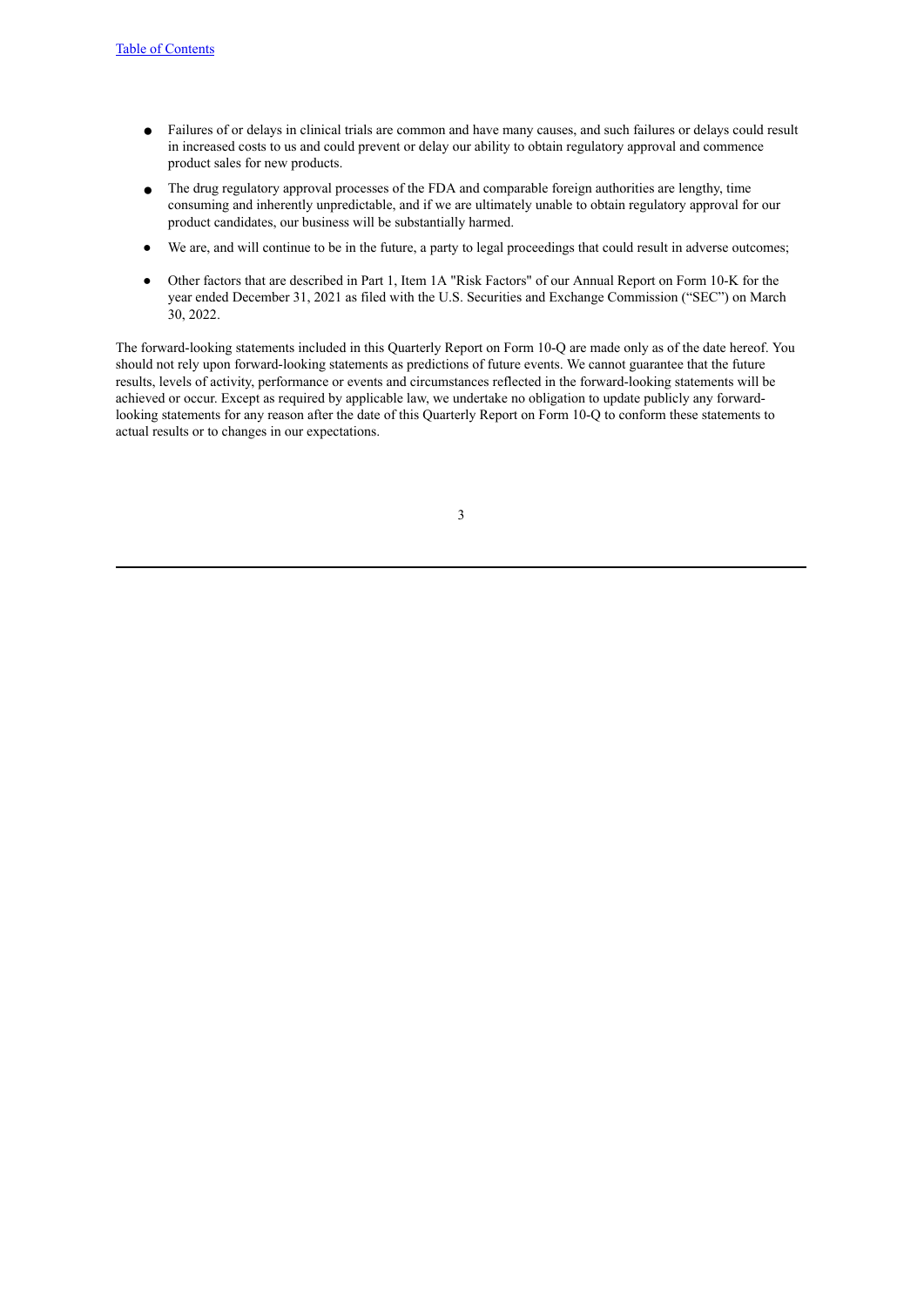## **TABLE OF CONTENTS**

<span id="page-3-0"></span>

|                                                                                                               | Page   |
|---------------------------------------------------------------------------------------------------------------|--------|
| PART I. FINANCIAL INFORMATION                                                                                 |        |
| ITEM 1. Financial Statements (unaudited).                                                                     | 5      |
| Unaudited Condensed Consolidated Balance Sheets – March 31, 2022 and December 31, 2021                        | 5      |
| <u><b>Unaudited Condensed Consolidated Statements of Operations and Comprehensive Loss - Three Months</b></u> |        |
| Ended March 31, 2022 and 2021                                                                                 | 6      |
| Unaudited Condensed Consolidated Statements of Changes in Shareholders' Equity – Three Months Ended           |        |
| March 31, 2022 and 2021                                                                                       | $\tau$ |
| Unaudited Condensed Consolidated Statements of Cash Flows - Three Months Ended March 31, 2022 and             |        |
| 2021                                                                                                          | 8      |
| Notes to Unaudited Condensed Consolidated Financial Statements                                                | 9      |
| <u>ITEM 2. Management's Discussion and Analysis of Financial Condition and Results of Operations.</u>         | 19     |
| <b>ITEM 3. Quantitative and Qualitative Disclosures About Market Risk.</b>                                    | 26     |
| ITEM 4. Controls and Procedures.                                                                              | 26     |
| PART II. OTHER INFORMATION                                                                                    |        |
| <b>ITEM 1. Legal Proceedings.</b>                                                                             | 26     |
| <b>ITEM 1A. Risk Factors.</b>                                                                                 | 26     |
| <b>ITEM 6. Exhibits.</b>                                                                                      | 27     |
| <b>SIGNATURES</b>                                                                                             | 28     |
|                                                                                                               |        |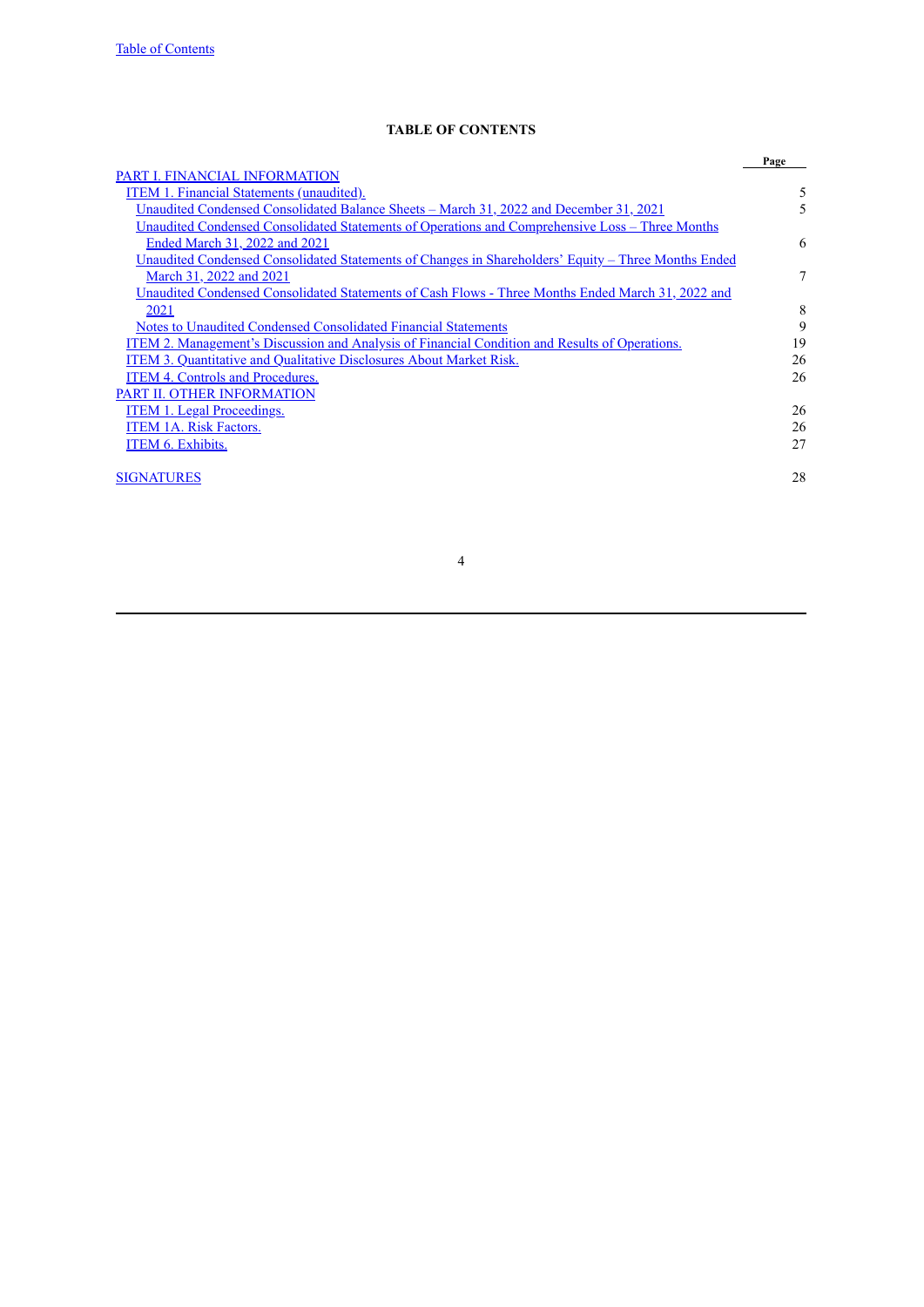## <span id="page-4-0"></span>**PART I – FINANCIAL INFORMATION**

## <span id="page-4-2"></span><span id="page-4-1"></span>**Item 1. Financial Statements (unaudited).**

## **RVL PHARMACEUTICALS PLC Unaudited Condensed Consolidated Balance Sheets**

**(In thousands, except share and per share data)**

|                                                                                                                   |    | March 31, 2022 |    | December 31, 2021 |  |  |
|-------------------------------------------------------------------------------------------------------------------|----|----------------|----|-------------------|--|--|
| <b>Assets</b>                                                                                                     |    |                |    |                   |  |  |
| Current assets:                                                                                                   |    |                |    |                   |  |  |
| Cash and cash equivalents                                                                                         | \$ | 26,341         | \$ | 40.444            |  |  |
| Other receivables                                                                                                 |    | 17,572         |    | 2,133             |  |  |
| Inventories, net                                                                                                  |    | 838            |    | 838               |  |  |
| Prepaid expenses and other current assets                                                                         |    | 12,481         |    | 12,901            |  |  |
| Financial commitment asset                                                                                        |    | 2.096          |    | 3.063             |  |  |
| Total current assets                                                                                              |    | 59.328         |    | 59,379            |  |  |
| Property, plant and equipment, net                                                                                |    | 804            |    | 866               |  |  |
| Operating lease assets                                                                                            |    | 1,119          |    | 1,368             |  |  |
| Indefinite-lived intangible assets                                                                                |    | 27,210         |    | 27,210            |  |  |
| Goodwill                                                                                                          |    | 55,847         |    | 55,847            |  |  |
| <b>Total assets</b>                                                                                               |    | 144,308        | \$ | 144,670           |  |  |
| <b>Liabilities and Shareholders' Equity</b>                                                                       |    |                |    |                   |  |  |
| Current liabilities:                                                                                              |    |                |    |                   |  |  |
| Trade accounts payable                                                                                            | \$ | 4.732          | S  | 3,777             |  |  |
| Accrued liabilities                                                                                               |    | 14,345         |    | 13.077            |  |  |
| Current portion of debt                                                                                           |    | 1,512          |    | 2,409             |  |  |
| Current portion of obligations under finance leases                                                               |    | $\mathfrak{D}$ |    | 5                 |  |  |
| Current portion of lease liability                                                                                |    | 688            |    | 839               |  |  |
| Income taxes payable - current portion                                                                            |    | 13             |    |                   |  |  |
| Total current liabilities                                                                                         |    | 21,292         |    | 20.108            |  |  |
| Long-term debt (measured at fair value and representing \$55,000 of aggregate unpaid principal)                   |    | 45,100         |    | 43,800            |  |  |
| Warrant liability                                                                                                 |    | 7,728          |    | 3,220             |  |  |
| Long-term portion of lease liability                                                                              |    | 478            |    | 592               |  |  |
| Income taxes payable - long term portion                                                                          |    | 67             |    | 66                |  |  |
| Deferred taxes                                                                                                    |    | 160            |    | 151               |  |  |
| <b>Total liabilities</b>                                                                                          |    | 74,825         |    | 67,937            |  |  |
| Commitments and contingencies (See Note 11)                                                                       |    |                |    |                   |  |  |
| Shareholders' equity:                                                                                             |    |                |    |                   |  |  |
| Ordinary shares (\$0.01 nominal value, 400,000,000 shares authorized, 83,515,411 and 83,297,567 shares            |    |                |    |                   |  |  |
| issued and outstanding at March 31, 2022 and December 31, 2021, respectively)                                     |    | 835            |    | 833               |  |  |
| Preferred shares (\$0.01 nominal value, 40,000,000 shares authorized, no shares issued and outstanding)           |    |                |    |                   |  |  |
| Euro deferred shares ( $\epsilon$ 1.00 nominal value, 25,000 shares authorized, no shares issued and outstanding) |    |                |    |                   |  |  |
| Additional paid in capital                                                                                        |    | 592.999        |    | 591,730           |  |  |
| Accumulated deficit                                                                                               |    | (524, 351)     |    | (517, 530)        |  |  |
| Accumulated other comprehensive income                                                                            |    |                |    | 1.700             |  |  |
| Total shareholders' equity                                                                                        |    | 69,483         |    | 76, 733           |  |  |
| Total liabilities and shareholders' equity                                                                        | \$ | 144.308        | \$ | 144.670           |  |  |

See accompanying notes to unaudited condensed consolidated financial statements.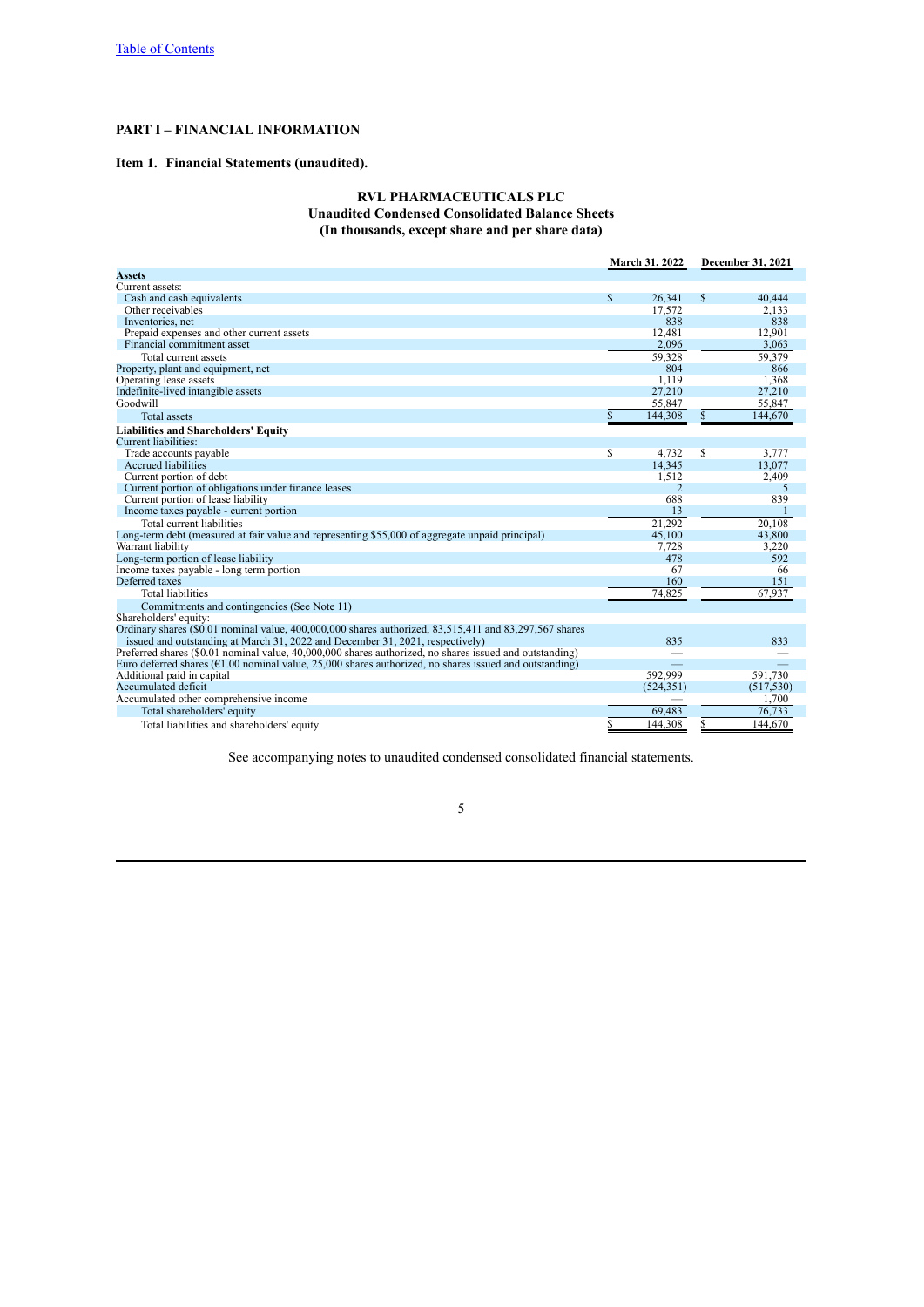<span id="page-5-0"></span>

|                                                                       |      | Three Months Ended March 31, |             |                  |  |
|-----------------------------------------------------------------------|------|------------------------------|-------------|------------------|--|
|                                                                       | 2022 |                              |             | 2021             |  |
| Net product sales                                                     | \$   | 5,944                        | \$          | 773              |  |
| Royalty and licensing revenue                                         |      | 15,500                       |             | 162              |  |
| <b>Total revenues</b>                                                 |      | 21,444                       |             | 935              |  |
| Cost of goods sold                                                    |      | 2,144                        |             | 679              |  |
| Gross profit                                                          |      | 19,300                       |             | 256              |  |
| Selling, general and administrative expenses                          |      | 23,834                       |             | 16,952           |  |
| Research and development expenses                                     |      | 862                          |             | 2,204            |  |
| Total operating expenses                                              |      | 24,696                       |             | 19,156           |  |
| Operating loss before gain on sales of product rights, net            |      | (5,396)                      |             | (18,900)         |  |
| Gain on sales of product rights, net                                  |      |                              |             | 5,636            |  |
| Operating loss                                                        |      | (5,396)                      |             | (13,264)         |  |
| Interest expense and amortization of debt discount                    |      | 985                          |             | 521              |  |
| Change in fair value of debt and interest expense                     |      | 1,044                        |             |                  |  |
| Change in fair value of warrants                                      |      | 4,508                        |             |                  |  |
| Other non-operating income, net                                       |      | (5,037)                      |             | (9)              |  |
| Total other non-operating expense                                     |      | 1,500                        |             | $\overline{512}$ |  |
| Loss before income taxes                                              |      | (6,896)                      |             | (13,776)         |  |
| Income tax benefit, continuing operations                             |      | (75)                         |             | (4)              |  |
| Loss from continuing operations                                       |      | (6, 821)                     |             | (13, 772)        |  |
| Income from discontinued operations before income taxes               |      |                              |             | 4,699            |  |
| Income tax expense, discontinued operations                           |      |                              |             | 539              |  |
| Income from discontinued operations, net of tax                       |      |                              |             | 4,160            |  |
| Net loss                                                              | \$   | (6, 821)                     | $\mathbf S$ | (9,612)          |  |
| Change in fair value of debt due to change in credit risk, net of tax |      | (1,700)                      |             |                  |  |
| Comprehensive loss                                                    | \$   | (8,521)                      | \$          | (9,612)          |  |
| (Loss) earnings per ordinary share:                                   |      |                              |             |                  |  |
| Basic and diluted, continuing operations                              | \$   | (0.08)                       | \$          | (0.22)           |  |
| Basic and diluted, discontinued operations                            |      |                              |             | 0.07             |  |
| Basic and diluted                                                     | \$   | (0.08)                       | \$          | (0.15)           |  |
| Weighted average ordinary shares outstanding:                         |      |                              |             |                  |  |
| Basic and diluted                                                     |      | 83,489,900                   |             | 62,678,130       |  |

## **RVL PHARMACEUTICALS PLC Unaudited Condensed Consolidated Statements of Operations and Comprehensive Loss (In thousands, except share and per share data)**

See accompanying notes to unaudited condensed consolidated financial statements.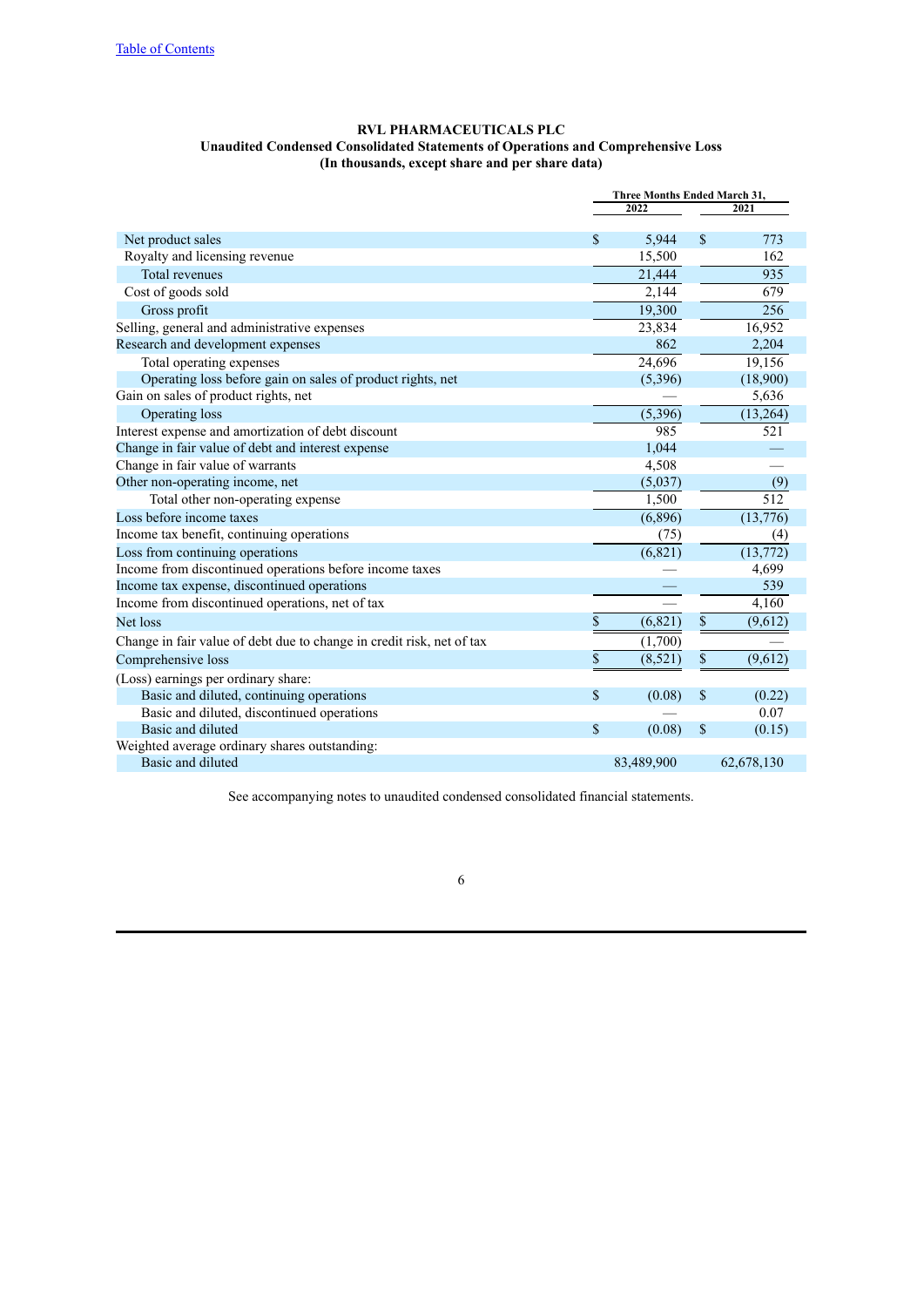## **RVL PHARMACEUTICALS PLC Unaudited Condensed Consolidated Statements of Changes in Shareholders' Equity (In thousands, except share data)**

<span id="page-6-0"></span>

|                                                                            | <b>Ordinary shares</b> |               |        |    | <b>Additional</b> |    | Accumulated | Accumulated<br>other<br>comprehensive |    | Total                |
|----------------------------------------------------------------------------|------------------------|---------------|--------|----|-------------------|----|-------------|---------------------------------------|----|----------------------|
|                                                                            | <b>Shares</b>          |               | Amount |    | paid in capital   |    | deficit     | income (loss)                         |    | shareholders' equity |
| Balance at January 1, 2021                                                 | 62,545,832             |               | 625    |    | 548,070           |    | (452, 610)  | (2,229)                               |    | 93,856               |
| Share compensation                                                         | 173,299                |               |        |    | 1,309             |    |             |                                       |    | 1,311                |
| Net loss                                                                   |                        |               |        |    |                   |    | (9,612)     |                                       |    | (9,612)              |
| Payments for taxes related to the net share<br>settlement of equity awards |                        |               |        |    | (358)             |    |             |                                       |    | (358)                |
| Balance at March 31, 2021                                                  | 62.719.131             |               | 627    |    | 549,021           |    | (462, 222)  | (2,229)                               |    | 85,197               |
|                                                                            |                        |               |        |    |                   |    |             |                                       |    |                      |
| Balance at January 1, 2022                                                 | 83,297,567             | <sup>\$</sup> | 833    | £. | 591,730           | S. | (517, 530)  | 1.700                                 | -S | 76,733               |
| Share compensation                                                         | 217,844                |               |        |    | 1,326             |    |             |                                       |    | 1,328                |
| Net loss                                                                   |                        |               |        |    |                   |    | (6, 821)    |                                       |    | (6, 821)             |
| Payments for taxes related to the net share<br>settlement of equity awards |                        |               |        |    | (57)              |    |             |                                       |    | (57)                 |
| Change in credit risk associated with fair value of<br>debt                |                        |               |        |    |                   |    |             | (1,700)                               |    | (1,700)              |
| Balance at March 31, 2022                                                  | 83,515,411             |               | 835    |    | 592,999           |    | (524, 351)  | _                                     |    | 69,483               |

See accompanying notes to unaudited condensed consolidated financial statements.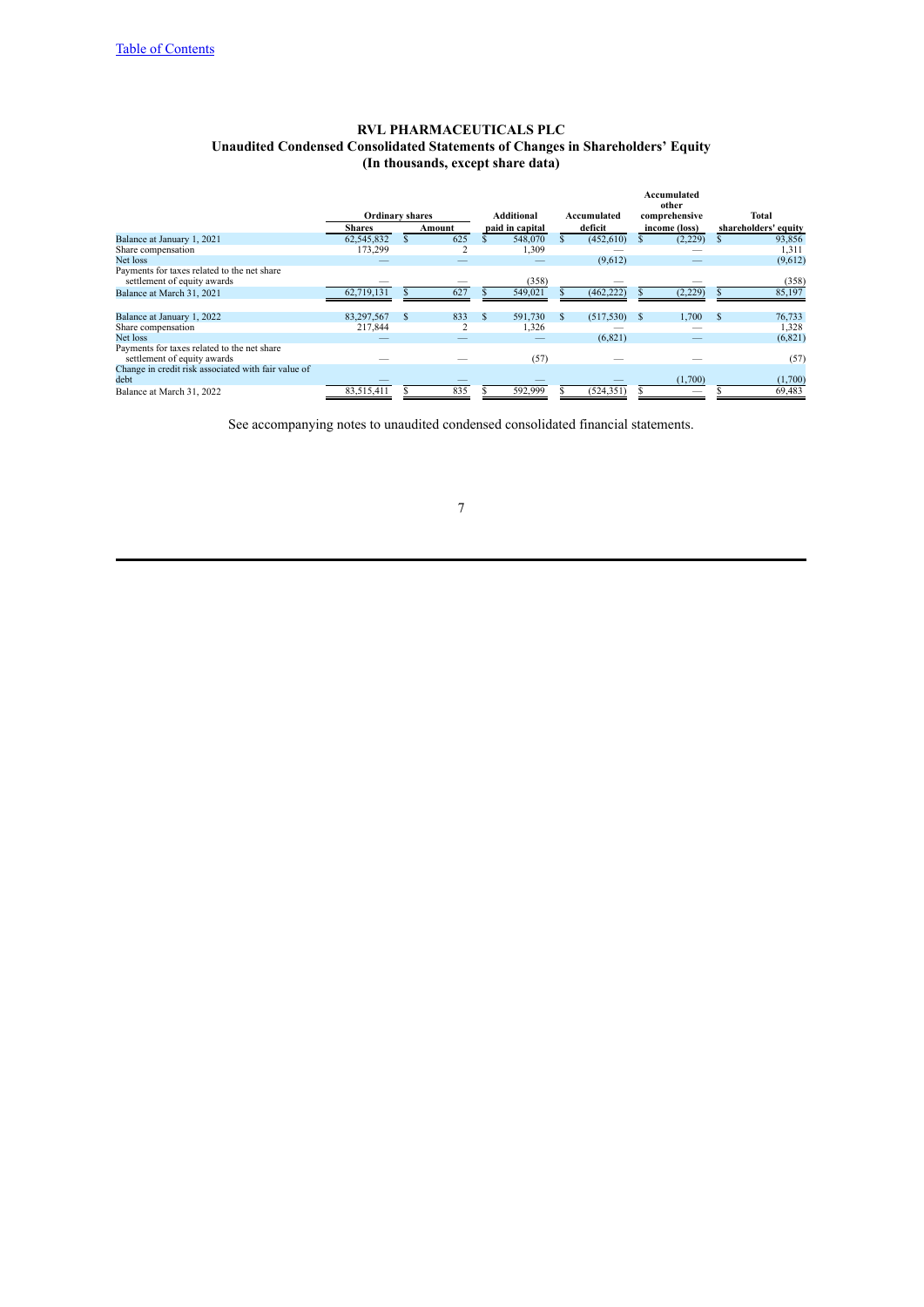## **RVL PHARMACEUTICALS PLC Unaudited Condensed Consolidated Statements of Cash Flows (In thousands)**

<span id="page-7-0"></span>

|                                                                             | Three Months Ended March 31, |      |           |
|-----------------------------------------------------------------------------|------------------------------|------|-----------|
|                                                                             | 2022                         | 2021 |           |
| <b>Cash Flows from Operating Activities:</b>                                |                              |      |           |
| Net loss from continuing operations                                         | \$<br>(6, 821)               | S    | (13, 772) |
| Net income from discontinued operations                                     |                              |      | 4,160     |
| Net loss                                                                    | (6, 821)                     |      | (9,612)   |
| Adjustments to reconcile net loss to net cash used in operating activities: |                              |      |           |
| Depreciation and amortization                                               | 89                           |      | 3,986     |
| Share compensation                                                          | 1.209                        |      | 1,177     |
| Change in fair value of debt                                                | (400)                        |      |           |
| Change in fair value of warrants                                            | 4,508                        |      |           |
| Deferred income tax benefit                                                 | 9                            |      | 83        |
| Gain on sale of fixed and leased assets                                     | (37)                         |      | (3)       |
| Gain on sale of product rights, net                                         |                              |      | (5,636)   |
| Bad debt provision                                                          |                              |      | 5         |
| Amortization of deferred financing and loan origination fees                | 967                          |      | 277       |
| Change in operating assets and liabilities:                                 |                              |      |           |
| Other receivables                                                           | (15, 439)                    |      | 3,817     |
| Inventories, net                                                            |                              |      | 655       |
| Prepaid expenses and other current assets                                   | 420                          |      | 1,398     |
| Trade accounts payable                                                      | 955                          |      | (2, 246)  |
| Accrued and other current liabilities                                       | 1,264                        |      | (5,387)   |
| Net cash used in operating activities                                       | (13, 276)                    |      | (11, 486) |
| <b>Cash Flows from Investing Activities:</b>                                |                              |      |           |
| Proceeds from product rights disposal                                       |                              |      | 7,300     |
| Proceeds from sale of fixed and leased assets                               | 37                           |      | 3         |
| Purchases of property, plant and equipment                                  | (27)                         |      | (422)     |
| Net cash provided by investing activities                                   | 10                           |      | 6,881     |
| <b>Cash Flows from Financing Activities:</b>                                |                              |      |           |
| Payments on finance lease obligations                                       | (2)                          |      | (16)      |
| Payments on insurance financing loan                                        | (897)                        |      |           |
| Payments for taxes related to net share settlement of share-based awards    | (57)                         |      | (358)     |
| Proceeds from issuance of ordinary shares under ESPP                        | 119                          |      | 138       |
| Net cash used in financing activities                                       | (837)                        |      | (236)     |
| Net change in cash and cash equivalents                                     | (14, 103)                    |      | (4, 841)  |
| Cash and cash equivalents, beginning of period                              | 40,444                       |      | 114,053   |
| Cash and cash equivalents, end of period                                    | \$<br>26,341                 | S    | 109,212   |

See accompanying notes to unaudited condensed consolidated financial statements.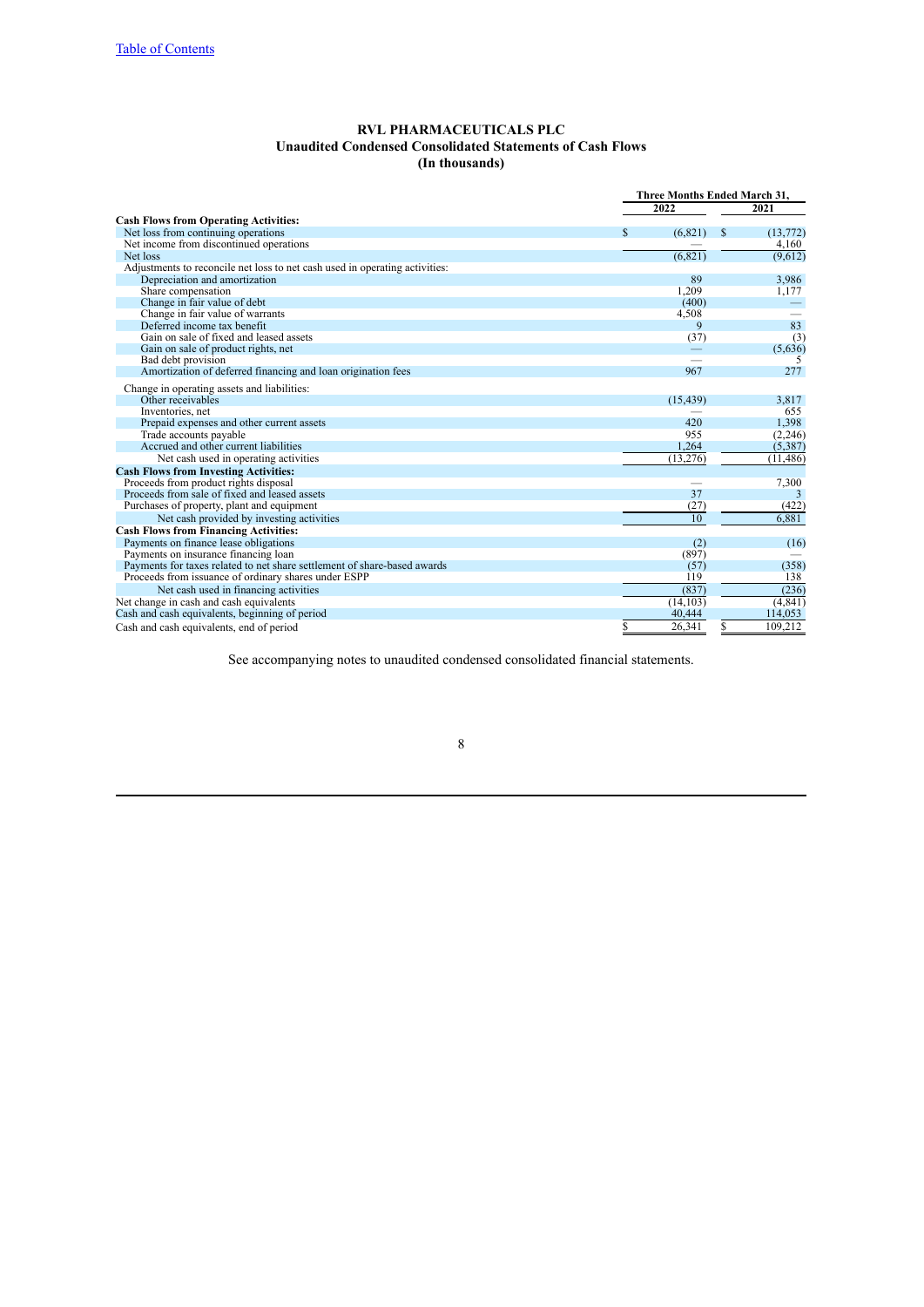#### **Notes to Unaudited Condensed Consolidated Financial Statements**

#### <span id="page-8-0"></span>**Note 1. Organization and Nature of Operations**

RVL Pharmaceuticals plc, an Irish public limited company, together with its subsidiaries (the "Company"), is a specialty pharmaceutical company focused on the development and commercialization of products that target markets with underserved patient populations. In July 2020, the Company received regulatory approval from the FDA for RVL-1201, or Upneeq, (oxymetazoline hydrochloride ophthalmic solution), 0.1%, for the treatment of acquired blepharoptosis, or droopy or low-lying eyelids in adults. Upneeq was commercially launched in September 2020 to a limited number of eye care professionals with commercial operations expanded in 2021 among ophthalmology, optometry and oculoplastic specialties. In February 2022, Upneeq was commercially expanded into the medical aesthetics market.

On August 27, 2021, the Company closed the divestiture of its portfolio of branded and non-promoted products and its Marietta, Georgia, manufacturing facility (the "Legacy Business") to certain affiliates of Alora Pharmaceuticals ("Alora") for \$111 million in cash upon closing, subject to certain adjustments, and up to \$60 million in additional contingent milestone payments. Pursuant to the agreement the Company post-closing retained the rights to Upneeq and to arbaclofen extended release ("ER") tablets which is under development for the treatment of spasticity in multiple sclerosis.

With the divestiture of the Legacy Business the Company's commercial operations are conducted by its wholly-owned subsidiaries, RVL Pharmaceuticals, Inc. ("RVL Pharmaceuticals") and RVL Pharmacy, LLC, ("RVL Pharmacy"). RVL Pharmacy operates pharmacy operations dedicated to the processing and fulfillment of prescriptions for Upneeq.

Unless otherwise indicated or required by the context, references throughout to "RVL," or the "Company," refer to the Company's continuing operations following the sale or the Legacy Business to Alora.

#### **Note 2. Basis of Presentation and Summary of Significant Accounting Policies**

*Basis of Presentation*—The accompanying unaudited condensed consolidated financial statements included herein have been prepared by the Company in accordance with accounting principles generally accepted in the United States of America ("U.S. GAAP") and under the rules and regulations of the U.S. Securities and Exchange Commission ("SEC") for interim reporting. In management's opinion, the interim financial data presented herein includes all adjustments (consisting solely of normal, recurring adjustments) that are necessary for a fair presentation. All intercompany accounts and transactions have been eliminated. Certain information required by U.S. GAAP has been condensed or omitted in accordance with rules and regulations of the SEC. The operating results for the three months ended March 31, 2022 are not necessarily indicative of the results that may be expected for any future period or for the year ending December 31, 2022 or any period thereafter. The accompanying condensed consolidated balance sheet data as of December 31, 2021 was derived from the audited consolidated financial statements.

Management believes that the disclosures included herein are adequate to make the information presented not misleading in any material respect when read in conjunction with the audited consolidated financial statements and notes thereto included in our Annual Report on Form 10-K for the year ended December 31, 2021. Those audited consolidated financial statements include a summary of our significant accounting policies, updates to which are included in this Note 2.

*Discontinued Operations*—Upon divestiture of a business, the Company classifies such business as a discontinued operation, if the divested business represents a strategic shift that has (or will have) a major effect on an entity's operations and financial results. The results of businesses that have qualified as discontinued operations have been presented as such for all reporting periods. Results of discontinued operations include all revenues and expenses directly derived from such businesses; general corporate overhead is not allocated to discontinued operations.

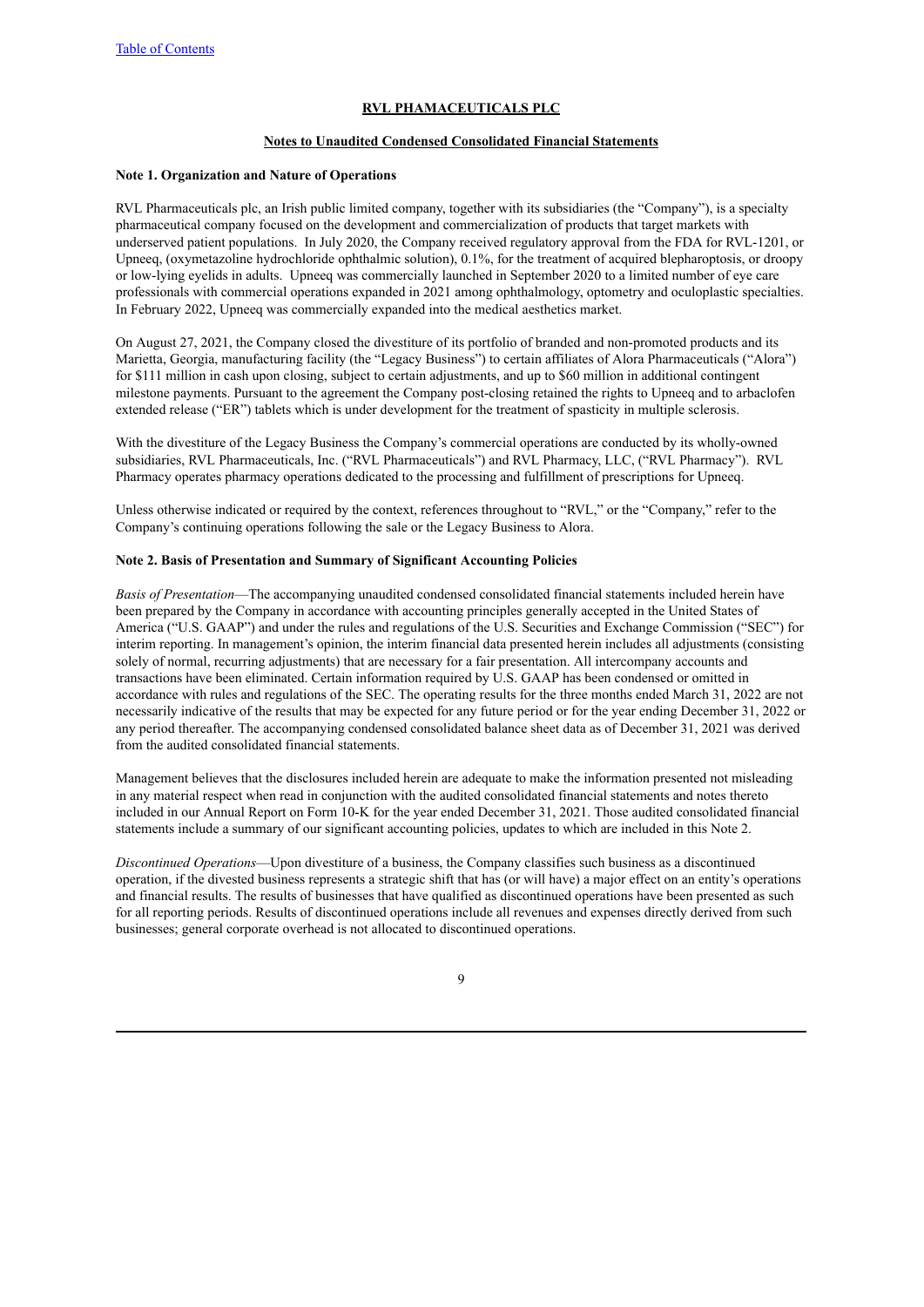#### **Notes to Unaudited Condensed Consolidated Financial Statements (Continued)**

The divestiture of the Legacy Business qualifies as a discontinued operation and therefore has been presented as such. See Note 4, Discontinued Operations, for more information.

*Use of Estimates*—The preparation of financial statements in conformity with U.S. GAAP requires management to make estimates and assumptions that affect the amounts reported throughout the financial statements. Actual results could differ materially from those estimates.

*Supplemental Cash Flow Disclosures*—Supplemental cash flow disclosures are as follows (in thousands):

|                |      | Three Months Ended March 31, |  |       |  |
|----------------|------|------------------------------|--|-------|--|
|                | 2022 |                              |  | 2021  |  |
| Cash paid for: |      |                              |  |       |  |
| Interest       |      | .461                         |  | 2,674 |  |
| Income taxes   |      | 85                           |  | 258   |  |

## **Recently Issued Accounting Standards**

In August 2020, the FASB issued Accounting Standards Update 2020-06, *Accounting for Convertible Instruments and Contracts in an Entity's Own Equity* ("ASU 2020-06"). This standard simplifies the accounting for certain financial instruments with characteristics of liabilities and equity, including convertible instruments and contracts on an entity's own equity. The standard requires entities to provide expanded disclosures about the terms and features of convertible instruments and amends certain guidance related to the computation of earnings per share for convertible instruments and contracts on an entity's own equity. The standard, which allows entities to adopt the guidance through either a modified or fully retrospective method of transition, becomes effective for the Company, as a smaller reporting company, for fiscal years beginning after December 15, 2023, with early adoption permitted. The Company is currently assessing the impact of adoption of ASU 2020-06.

There are no other recently issued accounting standards that are expected to have a material to have a material impact to the Company's financial position or results of operations upon adoption.

## **Note 3. Liquidity**

At March 31, 2022, the Company had cash and cash equivalents of \$26.3 million, an accumulated deficit of \$524.4 million, and total long-term debt with aggregate principal maturities of \$55.0 million, with such maturities commencing in March 2024 and extending through October 2026 (see Note 8). In addition, the Company's primary indebtedness contains various restrictive covenants including minimum liquidity and minimum quarterly product sales requirements. For the three months ended March 31, 2022 and 2021, the Company incurred net losses from continuing operations of \$6.8 million and \$13.8 million, respectively. For the three months ended March 31, 2022, the Company used \$13.3 million in cash for operating activities.

The divestiture of the Legacy Business in 2021 resulted in the loss of substantially all the Company's revenue generating assets. The Company's current business plan is focused on the continued launch and commercialization of Upneeq, which has and will continue to diminish the Company's cash flows in at least the near term. The Company will require additional capital to fund its operating needs, including the expanded commercialization of Upneeq and other activities. The Company expects to incur significant expenditures and sustained operating losses for the foreseeable future.

Management of the Company does not believe that current sources of liquidity will be sufficient to fund the Company's planned expenditures and meet its obligations for at least 12 months following the date the accompanying unaudited condensed consolidated financial statements are issued without raising additional funding. As a result, there is a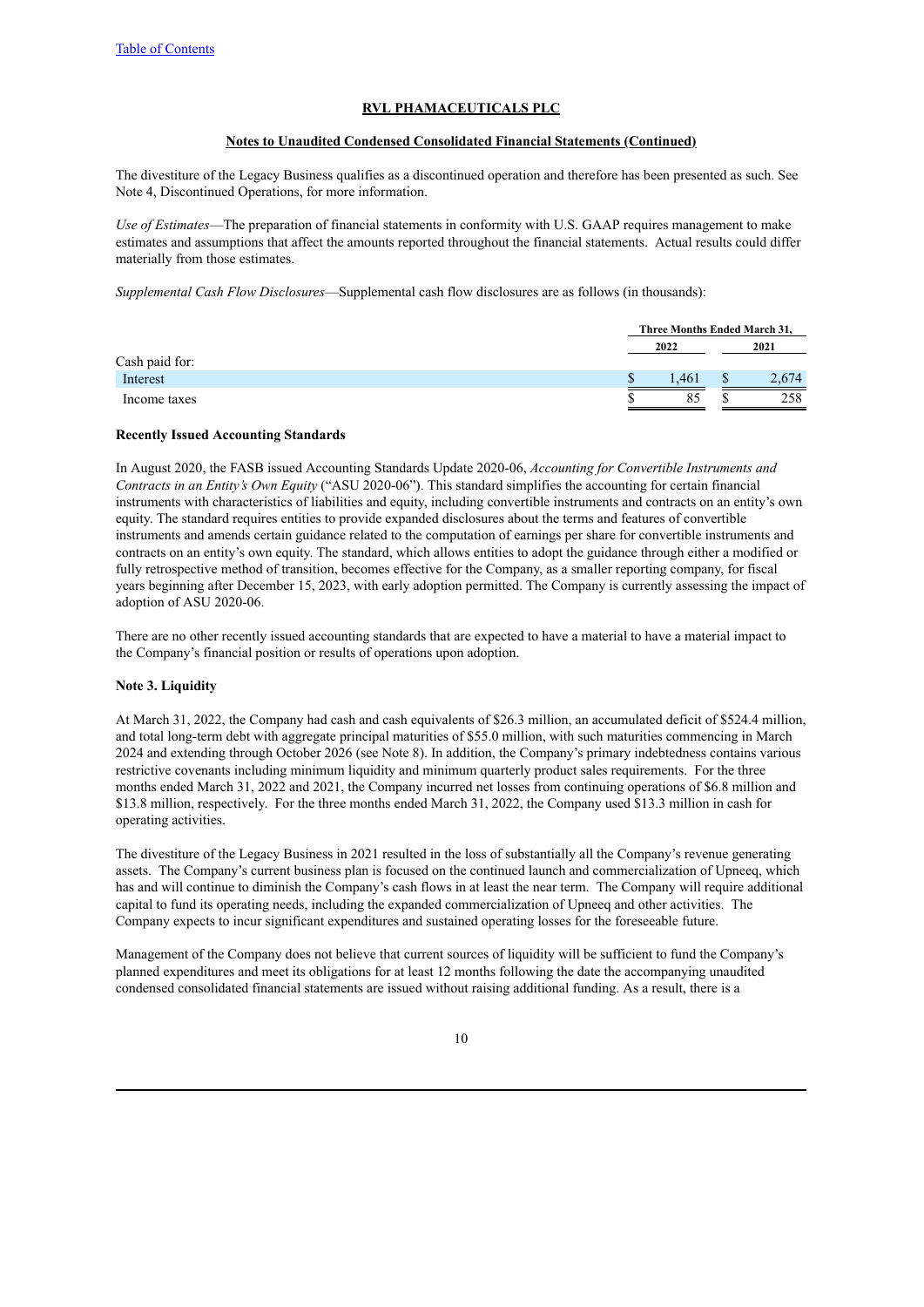#### **Notes to Unaudited Condensed Consolidated Financial Statements (Continued)**

substantial doubt as to the Company's ability to operate as a going concern. The Company's ability to continue as a going concern will require it to obtain additional funding, generate positive cash flow from operations and/or enter into strategic alliances or sell assets.

Management's plans to address these conditions include pursuing one or more of the following options to secure additional funding, none of which can be guaranteed or is entirely within its control, (i) raise funds through additional sales of ordinary shares, through equity sales agreements with brokers/dealers or other public or private equity financings, (ii) raise funds through borrowings under existing debt facilities and/or convertible debt, and/or (iii) raise non-dilutive funds through product collaborations and/or to partner or sell a portion or all rights to any of the Company's assets.

There can be no assurance that the Company will receive cash proceeds from any of these potential sources or, to the extent cash proceeds are received, such proceeds would be sufficient to support its current operating plan for at least the next 12 months from the date the accompanying unaudited condensed consolidated financial statements are issued. The sale of additional equity or convertible debt securities may result in additional dilution to the Company's shareholders. If the Company raises additional funds through the issuance of debt securities or preferred shares, these securities could provide for rights senior to those of its ordinary shares and could contain covenants that would further restrict its operations. Additional funds may not be available when the Company needs them, on terms that are acceptable to it, or at all.

The accompanying unaudited condensed consolidated financial statements have been prepared on a going concern basis, which assumes the realization of assets and settlement of liabilities in the normal course of business, and therefore do not include any adjustments to the amount and classification of assets and liabilities that may be necessary should the Company be unable to continue as a going concern.

#### **Note 4. Discontinued Operations**

On August 27, 2021, the Company announced the closing of the divestiture of its Legacy Business to certain affiliates of Alora for \$111 million in cash upon closing, subject to certain post-closing adjustments, and up to \$60 million in additional contingent milestone payments. During the three months ended March 31, 2022, the Company received an aggregate of \$5.0 million in cash from Alora related to contingent milestone payments earned in connection with the sale of the Legacy Business, such income was recognized and classified within other non-operating income, net in the accompanying unaudited condensed consolidated statements of operations and comprehensive loss.

The Company has determined the divestiture of the Legacy Business represents a strategic shift that will have a major effect on its business and therefore met the criteria for classification as discontinued operations. Accordingly, the Legacy Business is reported as discontinued operations in accordance with Accounting Standards Codification 205-20, *Discontinued Operations*. The results of operations from the Legacy Business are classified as discontinued operations in the accompanying unaudited condensed consolidated statements of operations and comprehensive loss. Applicable amounts in prior periods have been recast to conform to this discontinued operations presentation. The Company recognized a gain on the sale of the Legacy Business upon closing.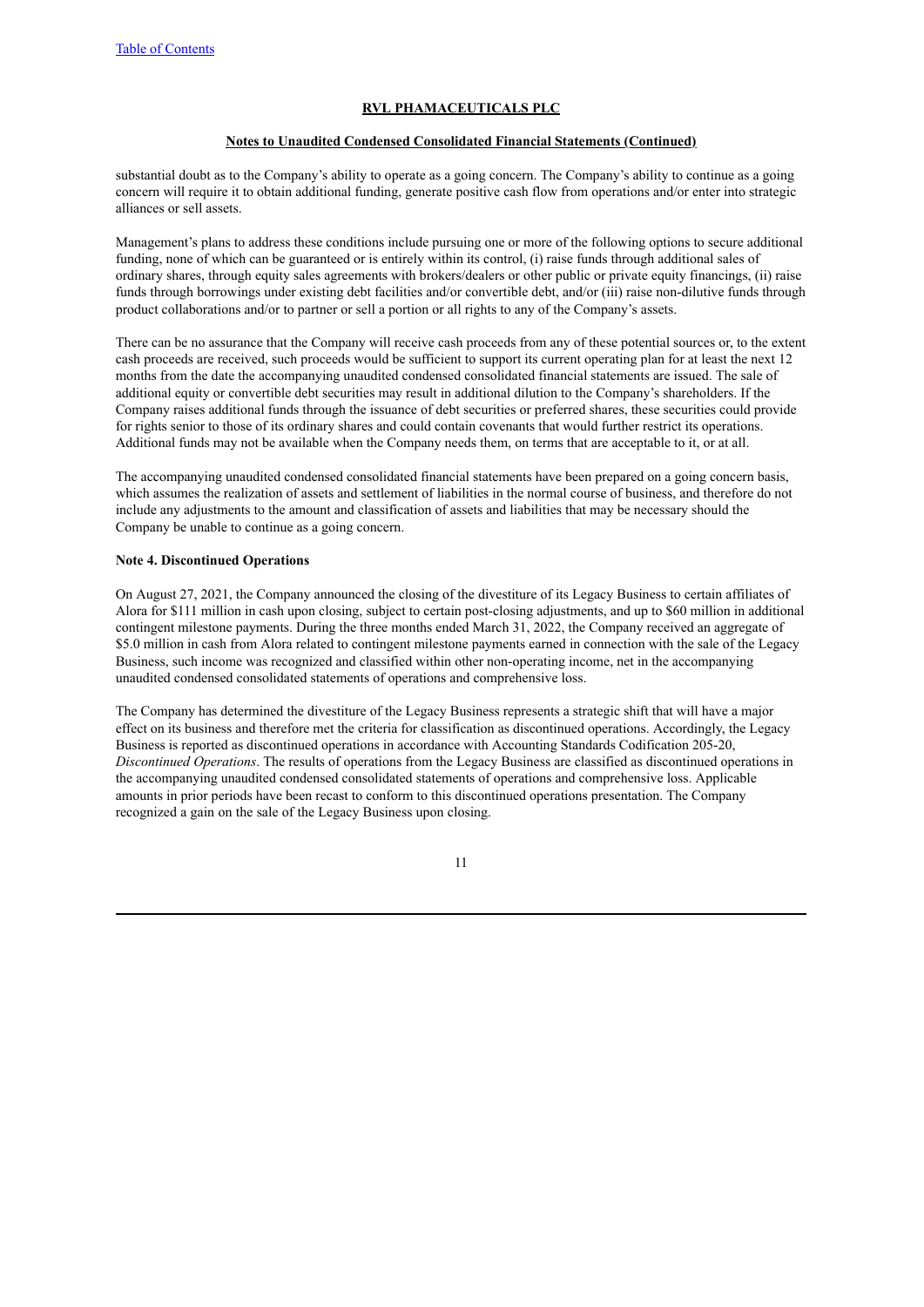## **Notes to Unaudited Condensed Consolidated Financial Statements (Continued)**

The following table presents the results of discontinued operations (in thousands):

|                                                                       | <b>Three Months Ended</b><br><b>March 31, 2021</b> |
|-----------------------------------------------------------------------|----------------------------------------------------|
| Total revenues                                                        | 22,945                                             |
| Cost of goods sold (inclusive of depreciation and amortization)       | 12,810                                             |
| Selling, general and administrative expenses                          | 1,970                                              |
| Research and development expenses                                     | 1,106                                              |
| Income from operations                                                | 7,059                                              |
| Interest expense and amortization of debt discount                    | 2,439                                              |
| Other non-operating income, net                                       | (79)                                               |
| Income from discontinued operations before provision for income taxes | 4,699                                              |
| Income tax expense                                                    | 539                                                |
| Income from discontinued operations, net of tax                       | 4,160                                              |

The following table presents the significant non-cash items and purchases of property, plant and equipment for the discontinued operations that are included in the accompanying unaudited condensed consolidated statements of cash flows (in thousands):

|                                            | <b>Three Months Ended</b> |
|--------------------------------------------|---------------------------|
| Cash flows from operating activities:      | <b>March 31, 2021</b>     |
| Depreciation and amortization              | 3,309                     |
| Share compensation                         | 103                       |
|                                            |                           |
| Cash flows from investing activities:      |                           |
| Purchases of property, plant and equipment | 314                       |

#### **Note 5. Revenues**

The Company's performance obligations are to provide its pharmaceutical products based upon purchase orders from customers. The performance obligation is satisfied at a point in time, typically upon delivery, when the customer obtains control of the pharmaceutical product. The Company collects payments in advance from its customers.

The following table presents disaggregated revenues from contracts with customers (in thousands):

|                               | <b>Three Months Ended March 31.</b> |      |     |  |  |  |
|-------------------------------|-------------------------------------|------|-----|--|--|--|
|                               | 2022                                | 2021 |     |  |  |  |
| Net product sales - Upneeq    | 5.944                               |      |     |  |  |  |
| Royalty and licensing revenue | 15.500                              |      | 162 |  |  |  |
| Total revenues                | 21.444                              |      | 935 |  |  |  |

On July 28, 2020, the Company entered into a License Agreement with Santen Pharmaceutical Co. Ltd ("Santen"), granting Santen exclusive development, registration, and commercialization rights to RVL-1201 in Japan, China, and other Asian countries as well as Europe, the Middle East and Africa ("EMEA") countries (the "License Agreement"). Under the License Agreement the Company is entitled to certain development and regulatory milestone payments. The Company is also entitled to royalty payments on net sales of RVL-1201 in Santen commercialization territories.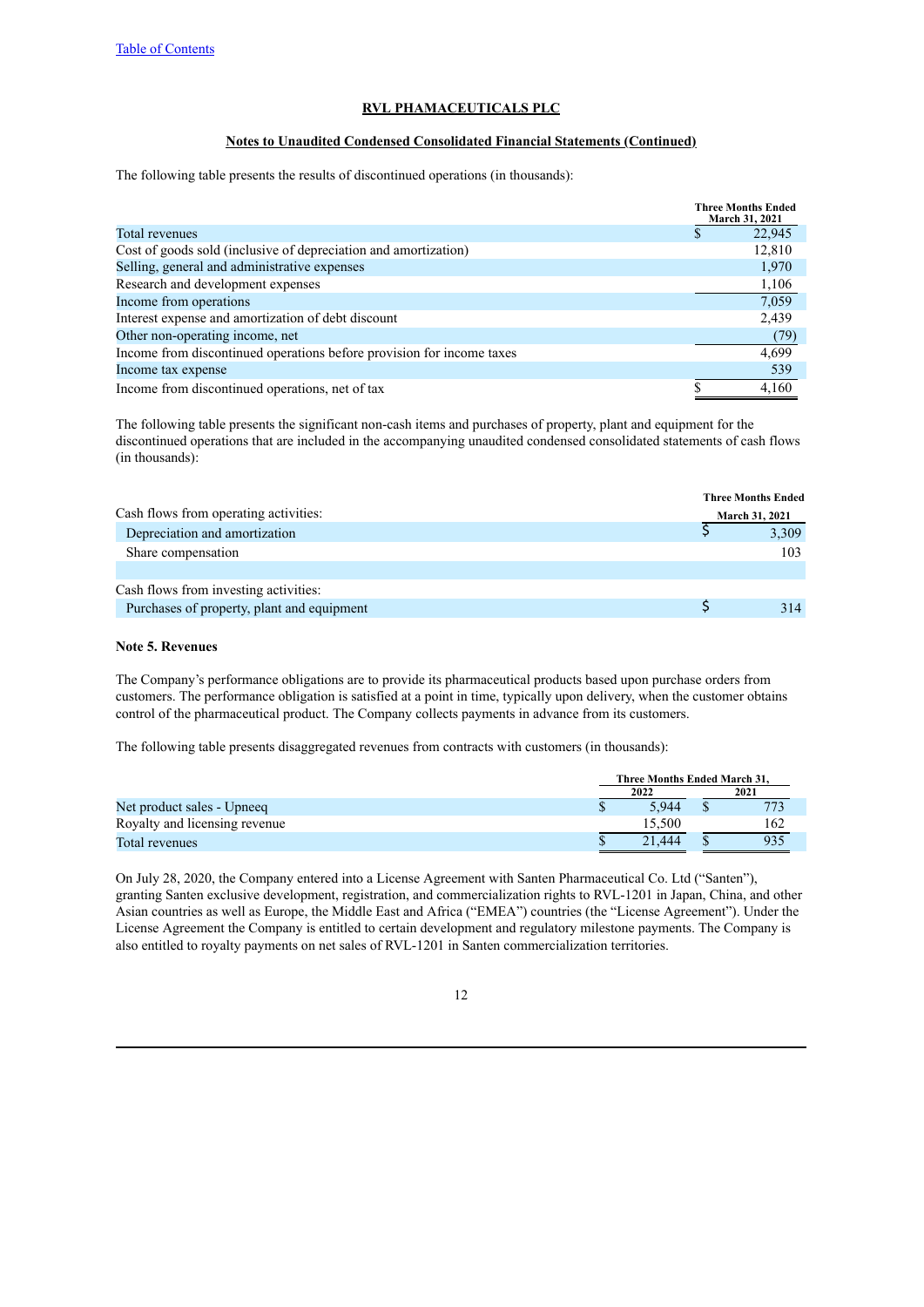#### **Notes to Unaudited Condensed Consolidated Financial Statements (Continued)**

On March 29, 2022, RVL Pharmaceuticals entered into the First Amendment to License Agreement (the "Amendment") with Santen, amending the License Agreement. Under the terms of the Amendment, effective March 31, 2022, RVL Pharmaceuticals is entitled to receive an upfront cash payment of \$15.5 million, and the remaining developmental and regulatory cash milestone payments, were removed. Pursuant to the terms of the Amendment, new developmental and regulatory cash milestone payments with an aggregate value of up to \$1.0 million will be payable to RVL Pharmaceuticals. In addition, the territories were expanded to include additional EMEA countries and Canada, and during the first five years following the effective date of the Amendment, Santen was granted an option to expand the territories to include Russia, subject to additional upfront and milestone payments of \$2.0 million and \$1.0 million, respectively. Further, under the terms of the Amendment, if RVL Pharmaceuticals desires to enter into an agreement to license certain rights related to the License Agreement to a third party in Russia, then Santen will have a right to exercise an option to expand the territories to include Russia or to match the terms of the agreement with the third party.

During the three months ended March 31, 2022, the Company recognized \$15.5 million as license revenue as all performance obligations were met, and the related receipt of cash from Santen occurred in April 2022 (see Note 6).

When the Company receives consideration from a customer, or such consideration is unconditionally due from a customer prior to the transfer of products to the customer under the terms of a contract, the Company records a contract liability. The Company classifies contract liabilities as deferred revenue. The Company had deferred revenue of \$0.8 million at March 31, 2022 and an immaterial amount at December 31, 2021.

Contract assets primarily relate to rights to consideration for goods or services transferred to the customer when the right is conditional on something other than the passage of time. Contract assets are transferred to accounts receivable when the rights become unconditional. The Company generally does not incur costs to obtain or fulfill contracts meeting the capitalization criteria under ASC Topic 340, *Other Assets and Deferred Costs.* The Company had no contract assets at March 31, 2022 or December 31, 2021.

The following table presents the various adjustments recognized against gross product sales (in thousands):

|                          | Three Months Ended March 31, |       |  |      |  |  |
|--------------------------|------------------------------|-------|--|------|--|--|
|                          |                              | 2022  |  | 2021 |  |  |
| Gross product sales      |                              | 6,027 |  | 773  |  |  |
| Less provisions for:     |                              |       |  |      |  |  |
| Chargebacks              |                              |       |  |      |  |  |
| Discounts and allowances |                              | (82)  |  |      |  |  |
| Net product sales        |                              | 5.944 |  | 773  |  |  |

#### **Note 6. Other Receivables**

The following table presents the components of other receivables (in thousands):

|                         |  | March 31.<br>2022 |  | December 31,<br>2021 |
|-------------------------|--|-------------------|--|----------------------|
| Milestone receivable    |  | 15.500            |  |                      |
| Other receivable        |  | 2.072             |  |                      |
| Total other receivables |  |                   |  |                      |

Other receivables result primarily from payroll retention credits and other miscellaneous activities.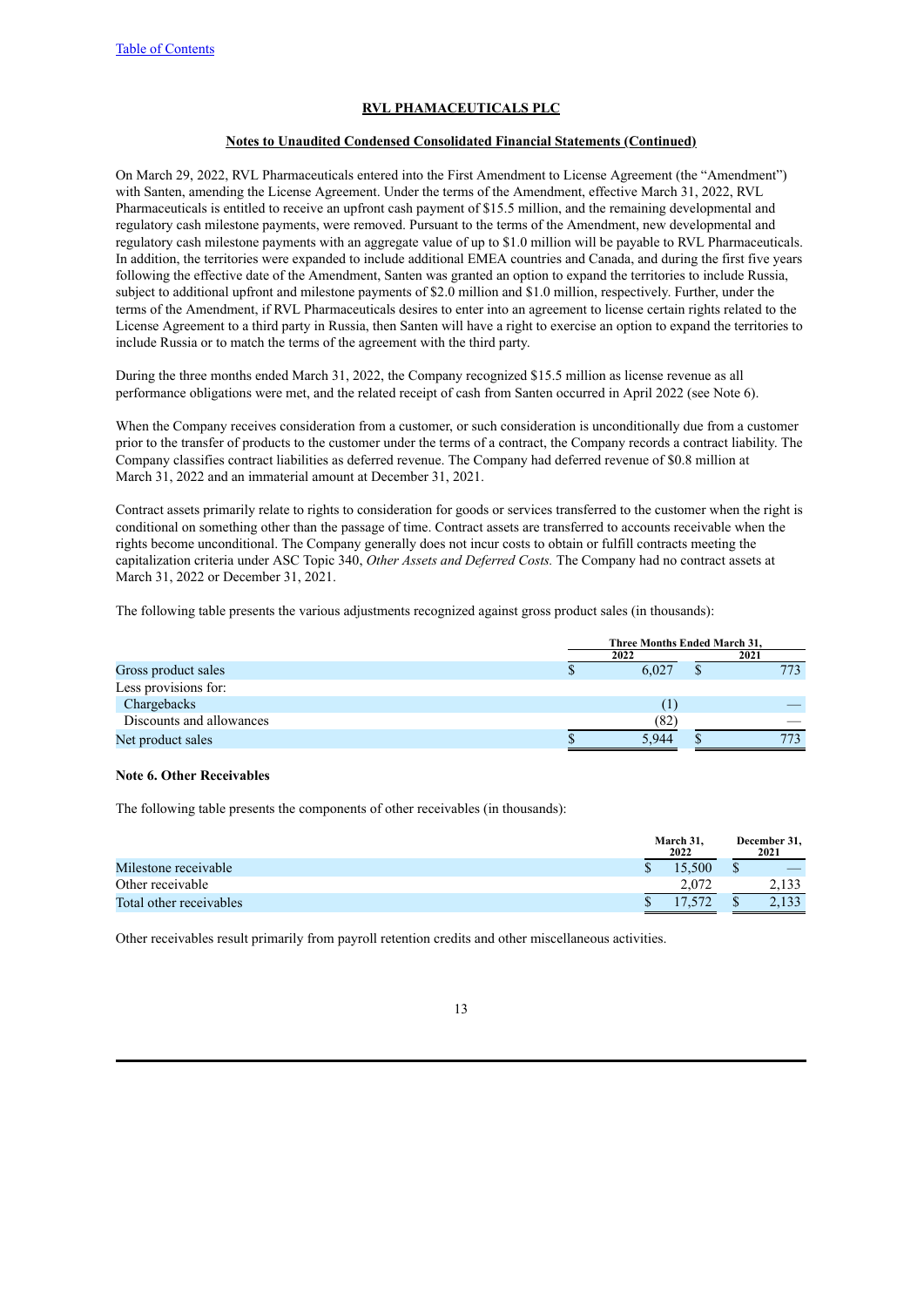## **Notes to Unaudited Condensed Consolidated Financial Statements (Continued)**

## **Note 7. Accrued Liabilities**

The following table presents the components of accrued liabilities (in thousands):

|                                        | March 31,<br>2022 | December 31,<br>2021 |        |  |
|----------------------------------------|-------------------|----------------------|--------|--|
| Accrued expenses and other liabilities | 6.871             |                      | 7,897  |  |
| Accrued compensation                   | 5.624             |                      | 4.504  |  |
| Accrued research and development       | 356               |                      | 409    |  |
| Accrued royalties                      | 718               |                      | 200    |  |
| Deferred revenue                       | 776               |                      | 67     |  |
| Total accrued liabilities              | 14.345            |                      | 13.077 |  |

#### **Note 8. Financing Arrangements**

The following table presents the components of long-term debt and financing obligations (in thousands):

|                                               | March 31.<br>2022 | December 31.<br>2021 |
|-----------------------------------------------|-------------------|----------------------|
| Senior Secured Notes (measured at fair value) | 45.100            | 43.800               |
| Note payable $-$ insurance financing          | 1.512             | 2,409                |
| Total debt and financing obligations          | 46.612            | 46.209               |
| Less: current portion of debt                 | (1,512)           | (2,409)              |
| Long-term debt                                | 45.100            | 43,800               |

The following table presents the aggregation of principal maturities of long-term debt and financing obligations (in thousands):

| <b>Year Ending December 31,</b>         | <b>Debt Obligations</b> |
|-----------------------------------------|-------------------------|
| Remainder of 2022                       | 1,512                   |
| 2023                                    |                         |
| 2024                                    | 11,000                  |
| 2025                                    | 11,000                  |
| 2026                                    | 33,000                  |
| Total future minimum payments           | 56,512                  |
| Less: current portion of debt principal | (1,512)                 |
| Non-current portion of debt principal   | 55,000                  |

#### *Senior Secured Notes*

On October 1, 2021, the Company entered into a note purchase agreement (the "Note Purchase Agreement") with, among others, Athyrium Opportunities IV Acquisition 2 LP ("Purchaser") providing for the issuance of senior secured notes in three separate tranches (the "Senior Secured Notes"). On October 12, 2021, the Company issued \$55.0 million first tranche notes, a portion of the proceeds of which, together with the proceeds from a concurrent underwritten equity offering, were used to repay in full the obligations under a prior credit agreement.

Prior to October 12, 2022, upon satisfaction of certain conditions, including a minimum net product sales target for Upneeq over a specified period of time, the Company may request second tranche notes of up to \$20.0 million. Prior to October 12, 2023, the Company may request third tranche notes of up to \$25.0 million, in the sole discretion of the Purchaser.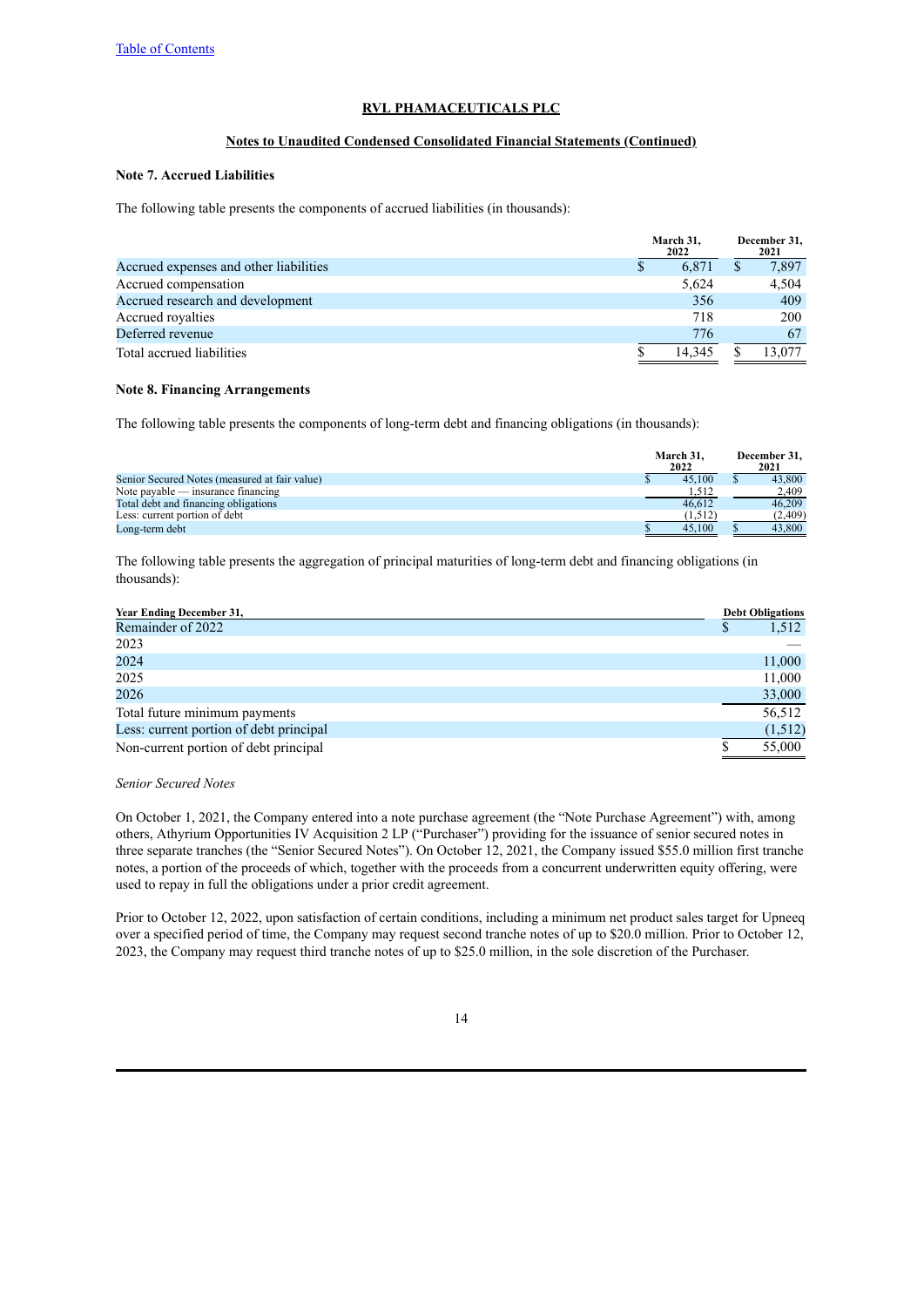#### **Notes to Unaudited Condensed Consolidated Financial Statements (Continued)**

The Senior Secured Notes bear interest at an annual rate of 9.0% plus adjusted three-month LIBOR, with a LIBOR floor of 1.50% and LIBOR cap of 3.00%, payable in cash quarterly in arrears. At March 31, 2022, the interest rate applicable to the Senior Secured Notes was 10.5%.

In addition, the restrictive covenants in the Note Purchase Agreement require the Company to comply with certain minimum liquidity requirements and minimum quarterly product sales requirements. At any time, the Company is required to maintain unrestricted cash and cash equivalents greater than or equal to \$15.0 million, and, as of the end of each fiscal quarter, it is required to maintain consolidated Upneeq net product sales greater than or equal to specified quarterly thresholds (beginning at \$3.0 million for the quarter ending March 31, 2022, and increasing in \$1.0 million increments each quarter thereafter until the quarter ending June 30, 2024, for which quarter and all subsequent quarters the threshold is \$12.0 million). At March 31, 2022, the Company was in compliance with all conditions of the Note Purchase Agreement.

During the year ended December 31, 2021, the Company incurred aggregate debt issuance costs of \$2.1 million related to the Senior Secured Notes, \$1.5 million and \$0.6 million of which were recognized as financial commitment assets underlying the first and second tranche notes, respectively.

The Company elected the fair value option of accounting on the senior secured notes upon issuance and, accordingly, a proportionate amount of related debt issuance costs were immediately written off. The Company's residual financial commitment asset related to the undrawn second tranche notes, is being amortized over the relevant one-year commitment period. During the three months ended March 31, 2022, the Company recognized \$1.0 million of amortization expense from the second tranche financial commitment asset with such expense being recorded within interest expense and amortization of debt discount in the accompanying unaudited condensed consolidated statements of operations and comprehensive loss. At March 31, 2022 and December 31, 2021, the second tranche financial commitment asset had a carrying value of \$2.1 million and \$3.1 million, respectively, and was recorded within current assets in the accompanying unaudited condensed consolidated balance sheets. If the second tranche notes are drawn within the one-year commitment period, the Company will expense the remaining balance under the fair value option of accounting.

On a recurring basis, changes in fair value of Senior Secured Notes will be presented in the accompanying unaudited condensed consolidated statements of operations and comprehensive loss at each reporting period (see Note 13).

In the three months ended March 31, 2022, the Company obtained waivers from the Purchaser of mandatory repayments of an aggregate of \$5.0 million in principal of the Senior Secured Notes as otherwise required under the Note Purchase Agreement, in exchange for a consent fee of \$0.2 million, resulting in net retained proceeds of \$4.8 million.

#### **Note 9. Share-Based Compensation**

The following table presents the components of share-based compensation expense (in thousands):

|                                        | Three Months Ended March 31. |  |      |  |  |
|----------------------------------------|------------------------------|--|------|--|--|
|                                        | 2022                         |  | 2021 |  |  |
| Share options                          | 550                          |  | 101  |  |  |
| Performance stock units                |                              |  | 225  |  |  |
| Restricted stock units                 | 616                          |  | 729  |  |  |
| Employee share purchase plan           | 43                           |  | 19   |  |  |
| Total share-based compensation expense | 209                          |  | .074 |  |  |

At March 31, 2022, aggregate unrecognized share compensation expense related to unvested awards was \$7.0 million which is expected to be recognized over a weighted-average remaining service period of 1.86 years.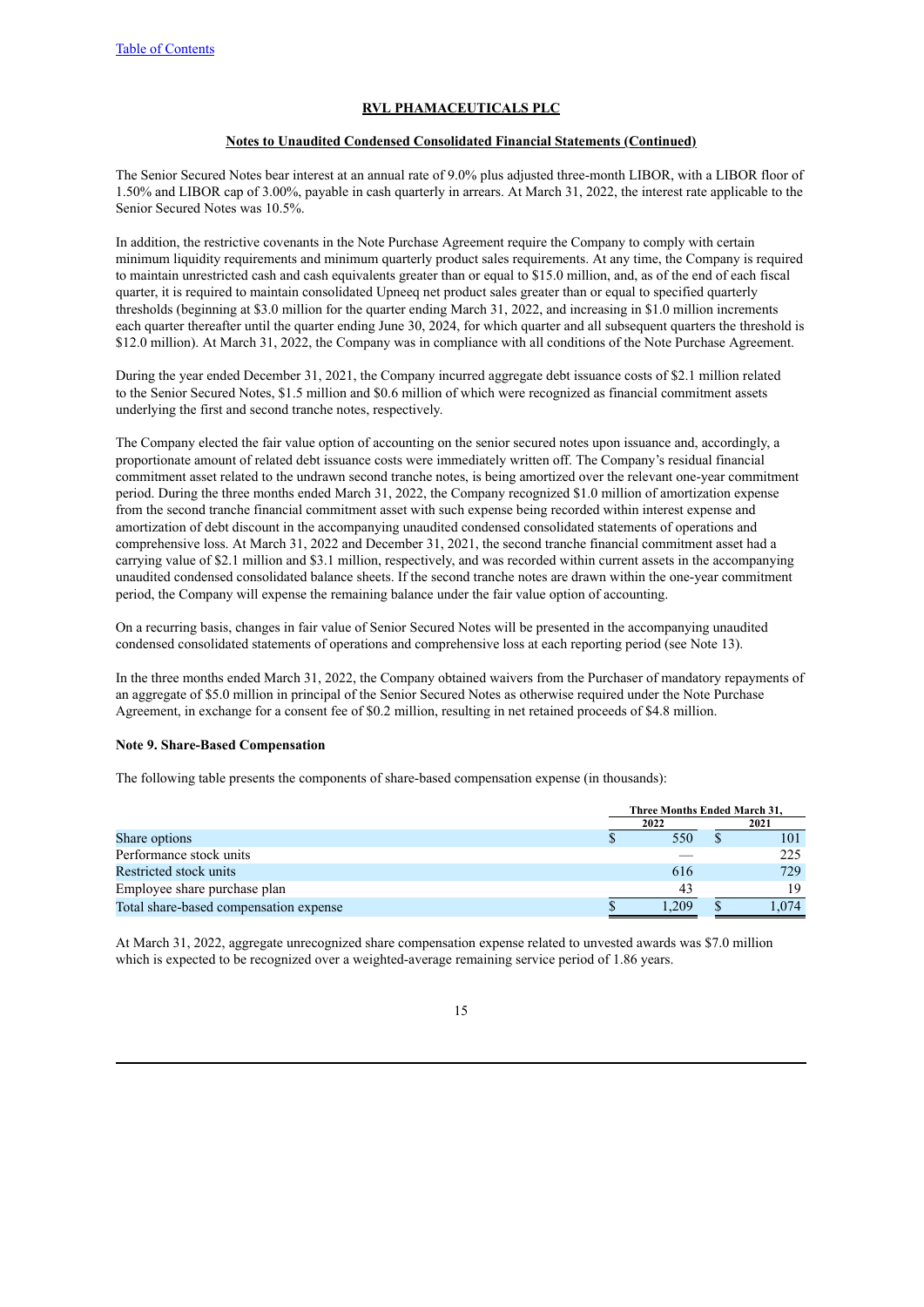## **Notes to Unaudited Condensed Consolidated Financial Statements (Continued)**

## **Note 10. Earnings (Loss) Per Ordinary Share**

The following potentially dilutive securities have been excluded from the weighted average ordinary shares outstanding in the computation of diluted earnings (loss) per share because the impact of including them would have been anti-dilutive:

|                                                                      | Three Months Ended March 31, |           |
|----------------------------------------------------------------------|------------------------------|-----------|
|                                                                      | 2022                         | 2021      |
| Performance and restricted stock units                               | 1.900.052                    | 2.545.483 |
| Share options to purchase ordinary shares                            | 637.778                      | 2.864.016 |
| Warrants to purchase ordinary shares                                 | 16,100,000                   |           |
| Ordinary shares to be purchased through employee stock purchase plan | 214.366                      | 28.227    |

#### **Note 11. Commitments and Contingencies**

#### *Legal Proceedings*

The Company is a party in legal proceedings and potential claims arising from time to time in the ordinary course of its business. The amount, if any, of ultimate liability with respect to such matters cannot be determined. Despite the inherent uncertainties of litigation, management of the Company believes that the ultimate disposition of such proceedings and exposures will not have a material adverse impact on the financial condition, results of operations, or cash flows of the Company.

On February 16, 2018, the Company received FDA approval for its amantadine extended release tablets under the trade name Osmolex ER and filed a Complaint for Declaratory Judgment of Noninfringement of certain patents owned by Adamas Pharmaceuticals, Inc., who filed counterclaims against the Company. On December 2, 2020, the Company entered into an agreement to settle the litigation with Adamas, under which both parties agreed to drop their respective claims relating to the patent litigation, and Adamas agreed to acquire the global rights to Osmolex ER from the Company for \$7.5 million. The sale of the global rights to Osmolex ER closed in January 2021 and a gain of \$5.6 million was recorded in the unaudited condensed consolidated statements of operations and comprehensive loss under gain on sale of product rights, net.

## **Note 12. Income Taxes**

The following table presents the relationship between income tax expense or benefit from continuing operations and income or loss before income taxes from continuing operations (dollars in thousands):

|                                                 |      | Three Months Ended March 31, |  |           |  |  |  |
|-------------------------------------------------|------|------------------------------|--|-----------|--|--|--|
|                                                 | 2022 |                              |  | 2021      |  |  |  |
| Loss before income taxes, continuing operations |      | (6.896)                      |  | (13.776)  |  |  |  |
| Income tax benefit, continuing operations       |      | (75)                         |  | (4)       |  |  |  |
| Effective income tax rate                       |      | $1.09\%$                     |  | $0.03 \%$ |  |  |  |

Income tax expense or benefit in the quarterly periods is based upon the estimated income or loss for the full year. The composition of the income or loss in different jurisdictions and adjustments, if any, in the applicable quarterly periods influences the periodic expense or benefit.

The relationship between pre-tax income or loss and income tax expense or benefit is greatly affected by the impact of losses for which management cannot claim a tax benefit, non-deductible expenses, and other items that increase tax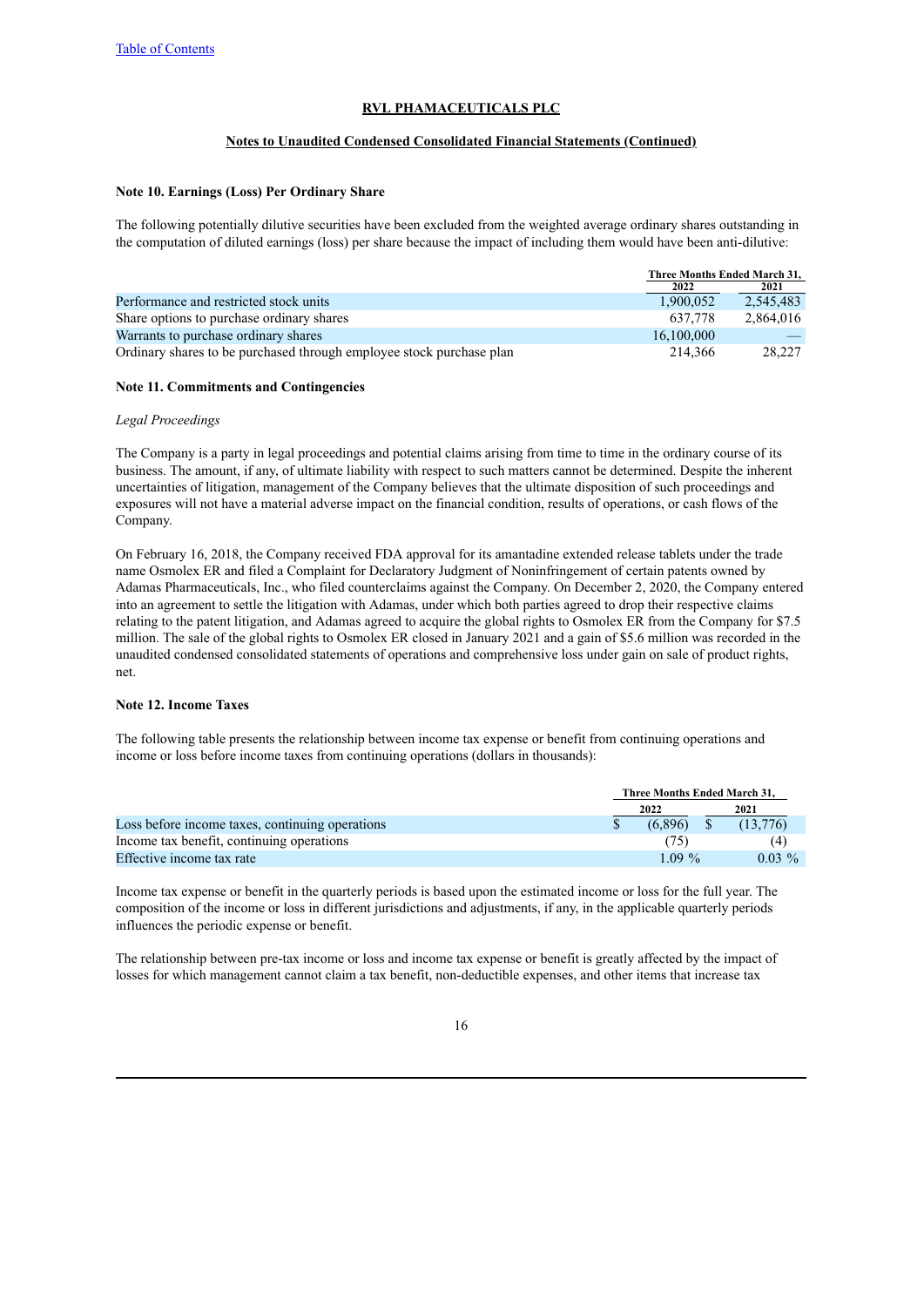#### **Notes to Unaudited Condensed Consolidated Financial Statements (Continued)**

expense without a relationship to income, such as withholding taxes and changes with respect to uncertain tax positions. The increase in the effective income tax rate in the three months ended March 31, 2022 when compared to the three months ended March 31, 2021, is primarily related to our recognition of a benefit relating to a foreign tax refund unique to the 2022 period.

## **Note 13. Financial Instruments and Fair Value Measurements**

The Company's financial instruments subject to fair value measurements include cash and cash equivalents, trade accounts receivable, trade accounts payable, accrued liabilities, long-term debt and warrant liabilities.

#### *Assets and Liabilities Measured at Fair Value on a Recurring Basis*

*Financial Assets -* Cash and cash equivalents, generally consisting of investments in interest-bearing money market accounts, are measured at fair value on a recurring basis using Level 1 measurements. Fair value inputs for these investments are considered Level 1 measurements within the fair value hierarchy because money market account fair values are known and observable through daily published floating net asset values. The fair value of the Company's cash and cash equivalents, being the same as their carrying value, were \$26.3 million and \$40.4 million at March 31, 2022 and December 31, 2021, respectively.

*Financial Liabilities*— The Senior Secured Notes, a material component of long-term debt (see Note 8), and our warrant liabilities, a material component of total liabilities have each been measured and carried at fair value since their issuance in October 2021. Such instruments represent financial liabilities whose measurement contains significant unobservable inputs, which management considers to be Level 3 measurements under the fair value hierarchy.

The Company uses a discounted cash flow technique, an income-based approach, to determine the fair value of the Senior Secured Notes. This technique relies upon an assumption of pricing the Senior Secured Notes to their maturity (without mandatory or voluntary prepayments) and incorporates inputs such as contractual repayment terms, maturity, and discount rate. The most significant unobservable input for the Senior Secured Notes is the discount rate which is estimated by performing a yield analysis that relies upon the discount rate observed in the initial issuance of the Senior Secured Notes as well as certain benchmark debt instruments with observable pricing from which conclusions are drawn on the change in the discount rate from period to period.

The Company uses the Black-Scholes Merton option-pricing model to value the warrants. This model incorporates transaction details such as the Company's stock price, contractual terms, maturity, risk free rates, and volatility. The most significant unobservable input for the warrant liabilities is volatility. Given the limited trading volume and period of time the Company's stock has been traded in an active market, the expected volatility is estimated by taking the average historical price volatility for industry peers, consisting of several public companies in the Company's industry that are similar in size, stage, or financial leverage, over a period of time commensurate to the expected term of the warrants.

The following tables show financial liabilities subject to fair value measurement on a recurring basis and related information on fair values, valuation techniques and unobservable inputs (dollars in thousands):

|                             |            | At March 31, 2022 |                             |                     |           |  |  |
|-----------------------------|------------|-------------------|-----------------------------|---------------------|-----------|--|--|
| <b>Financial Instrument</b> | Fair Value |                   | Valuation Technique         | Unobservable Inputs |           |  |  |
| <b>Senior Secured Notes</b> |            | (45.100)          | Income Approach - DCF       | Discount rate       | $18.4 \%$ |  |  |
|                             |            |                   |                             | Term (in years)     | 4.5       |  |  |
|                             |            |                   |                             |                     |           |  |  |
| Warrants                    |            | (7.728)           | <b>Black-Scholes Merton</b> | Equity volatility   | 65.0 %    |  |  |
|                             |            |                   |                             | Term (in years)     | 3.0       |  |  |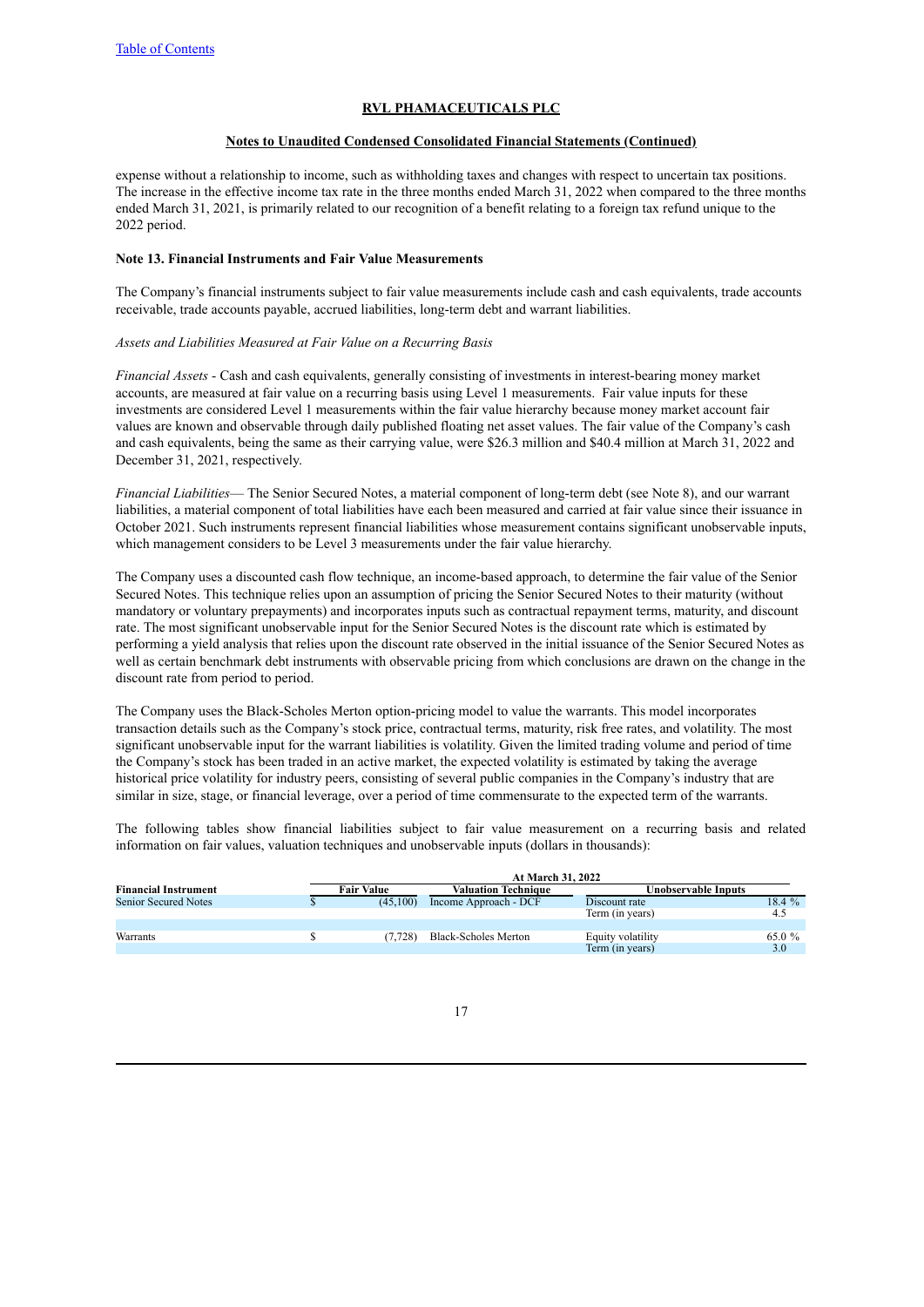## **Notes to Unaudited Condensed Consolidated Financial Statements (Continued)**

|                             |                   |          |                             | <b>At December 31, 2021</b> |        |
|-----------------------------|-------------------|----------|-----------------------------|-----------------------------|--------|
| <b>Financial Instrument</b> | <b>Fair Value</b> |          | Valuation Technique         | Unobservable Inputs         |        |
| Senior Secured Notes        |                   | (43,800) | Income Approach - DCF       | Discount rate               | 17.9 % |
|                             |                   |          |                             | Term (in years)             | 4.8    |
|                             |                   |          |                             |                             |        |
| Warrants                    |                   | (3.220)  | <b>Black-Scholes Merton</b> | Equity volatility           | 65.0 % |
|                             |                   |          |                             | Term (in years)             |        |

The following table shows changes in the fair value of financial liabilities subject to Level 3 fair value measurements on a recurring basis (in thousands):

|                                                                                         | <b>Senior Secured</b> |          |
|-----------------------------------------------------------------------------------------|-----------------------|----------|
|                                                                                         | <b>Notes</b>          | Warrants |
| Balance, At December 31, 2021                                                           | (43,800)              | (3,220)  |
| Cash payments for interest                                                              | l .444                |          |
| Fair value adjustments through earnings (inclusive of related accrued interest expense) | (1,044)               | (4,508)  |
| Fair value adjustments through accumulated other comprehensive income or loss           | (1.700)               |          |
| Balance, At March 31, 2022                                                              | (45.100)              | 7.728    |

Changes in the fair value of debt that is accounted for at fair value, inclusive of related accrued interest expense, are presented as gains or losses in the accompanying unaudited condensed consolidated statements of operations and comprehensive loss under change in fair value of debt and interest expense. The portion of total changes in fair value of debt attributable to changes in instrument-specific credit risk are determined through specific measurement of periodic changes in the discount rate assumption exclusive of base market changes and are presented as a component of comprehensive income or loss in the accompanying unaudited condensed consolidated statements of operations and comprehensive loss.

No financial liabilities were subject to fair value measurements on a recurring basis prior to October 2021.

#### *Assets and Liabilities for Which Fair Value is Only Disclosed*

The carrying amounts for trade accounts receivable, trade accounts payable, accrued liabilities and the residual amounts of long-term debt not otherwise measured at fair value on a recurring basis approximate their relative fair values due to their short-term nature with relevant inputs considered Level 2 measurements within the fair value hierarchy.

#### **Note 14. Subsequent Events**

In April 2022, as part of an initiative to refine the Company's go to market strategy, the Company recognized an aggregate of \$1.9 million in expenses primarily associated with employee severance benefits.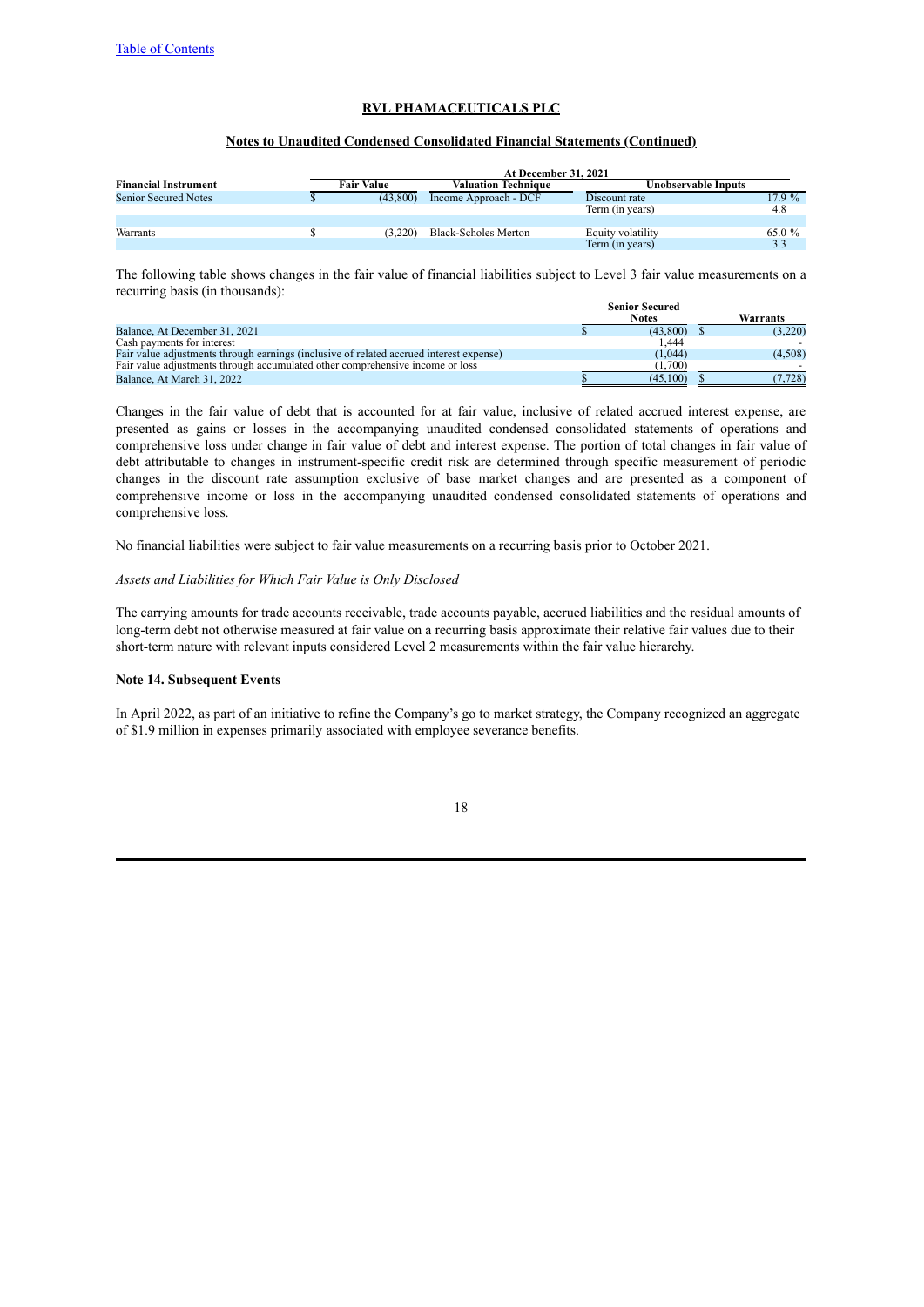## <span id="page-18-0"></span>**Item 2. Management's Discussion and Analysis of Financial Condition and Results of Operations.**

The statements in the discussion and analysis regarding industry outlook, our expectations regarding the performance of our business and the forward-looking statements are subject to numerous risks and uncertainties, including, but not limited *to, the risks and uncertainties described in "Risk Factors" and "Cautionary Note Regarding Forward-Looking Statements." You should read the following discussion together with our audited consolidated financial statements, and* related notes thereto, appearing in our Annual Report on Form 10-K and our unaudited condensed consolidated financial statements, and related notes thereto, appearing elsewhere in this Quarterly Report on Form 10-O. Our actual results may differ materially from those contained in or implied by any forward-looking statements. This discussion and analysis is based upon the historical financial statements of RVL Pharmaceuticals plc and subsidiaries. All references to years, unless *otherwise noted, refer to our fiscal years, which end on December 31.*

### **Overview**

We are a specialty pharmaceutical company focused on the development and commercialization of products that target markets with underserved patient populations. In July 2020, we received regulatory approval from the FDA for RVL-1201, or Upneeq, (oxymetazoline hydrochloride ophthalmic solution), 0.1%, for the treatment of acquired blepharoptosis, or droopy or low-lying eyelids in adults. Upneeq was commercially launched in September 2020 to a limited number of eye care professionals with commercial operations expanded in 2021 among ophthalmology, optometry and oculoplastic specialties. In February 2022, Upneeq was commercially expanded into the medical aesthetics market. We believe Upneeq is the first non-surgical treatment option approved by the FDA for acquired blepharoptosis.

On August 27, 2021, we announced the closing of the divestiture of our portfolio of branded and non-promoted products and our Marietta, Georgia, manufacturing facility (the "Legacy Business") to certain affiliates of Alora Pharmaceuticals ("Alora") for \$111 million in cash upon closing, subject to certain adjustments, and up to \$60 million in additional contingent milestone payments (the "Transaction"). Pursuant to the Transaction, we retained the rights to Upneeq and to arbaclofen extended release ("ER") tablets, which is under development for the treatment of spasticity in multiple sclerosis. As a result, our business is now primarily focused on the commercialization and development of Upneeq. Following the Transaction, on January 17, 2022 we formally changed our name to RVL Pharmaceuticals plc.

With the divestiture of the Legacy Business, our commercial operations are conducted by our wholly-owned subsidiaries, RVL Pharmaceuticals, Inc. and RVL Pharmacy, LLC ("RVL Pharmacy"). RVL Pharmacy operates pharmacy operations dedicated to the processing and fulfillment of prescriptions for Upneeq.

### **Business Update Regarding COVID-19**

The COVID-19 pandemic has adversely affected global economies, financial markets and the overall environment in which we do business as further described in Part II, Item 1A, "Risk Factors" included in our Annual Report on Form 10-K for the year ended December 31, 2021.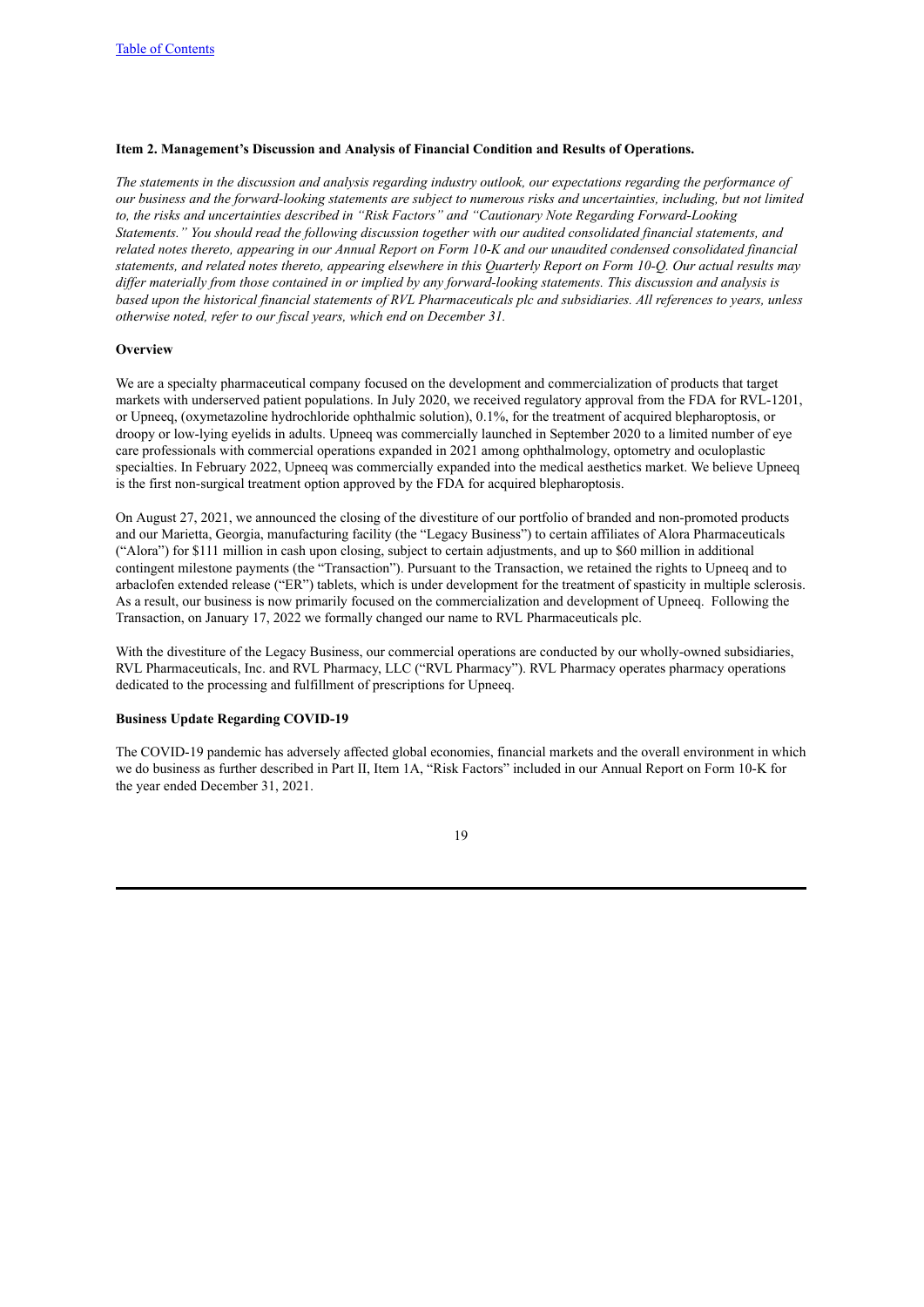## **Results of Operations**

## *Comparison of Three Months Ended March 31, 2022 and 2021*

*Financial Operations Overview*

The following table presents revenues and expenses for the periods indicated (dollars in thousands):

|                                                         | Three Months Ended March 31, |               |           |          |
|---------------------------------------------------------|------------------------------|---------------|-----------|----------|
|                                                         | 2022                         |               | 2021      | % Change |
| Net product sales                                       | \$<br>5,944                  | $\mathcal{S}$ | 773       | 669 %    |
| Royalty and licensing revenue                           | 15,500                       |               | 162       | 9,468%   |
| <b>Total revenues</b>                                   | 21,444                       |               | 935       | 2,193 %  |
| Cost of goods sold                                      | 2,144                        |               | 679       | 216 %    |
| Gross profit                                            | 19,300                       |               | 256       | 7,439 %  |
| Gross profit percentage                                 | 90 %                         |               | 27%       |          |
| Selling, general and administrative expenses            | 23,834                       |               | 16,952    | 41 %     |
| Research and development expenses                       | 862                          |               | 2,204     | (61)%    |
| Total operating expenses                                | 24,696                       |               | 19,156    | 29 %     |
| Gain on sales of product rights, net                    |                              |               | 5,636     | (100)%   |
| Operating loss                                          | (5,396)                      |               | (13,264)  | (59)%    |
| Interest expense and amortization of debt discount      | 985                          |               | 521       | 89 %     |
| Change in fair value of debt and interest expense       | 1,044                        |               |           | NM%      |
| Change in fair value of warrants                        | 4,508                        |               |           | NM%      |
| Other non-operating income, net                         | (5,037)                      |               | (9)       | 55,867 % |
| Total other non-operating expense                       | 1,500                        |               | 512       | 193 %    |
| Loss before income taxes                                | (6,896)                      |               | (13,776)  | (50)%    |
| Income tax benefit, continuing operations               | (75)                         |               | (4)       | 1,775 %  |
| Loss from continuing operations                         | (6, 821)                     |               | (13, 772) | (50)%    |
| Income from discontinued operations before income taxes |                              |               | 4,699     | (100)%   |
| Income tax expense, discontinued operations             |                              |               | 539       | (100)%   |
| Income from discontinued operations, net of tax         |                              |               | 4,160     | (100)%   |
| Net loss                                                | \$<br>(6, 821)               | \$            | (9,612)   | (29)%    |

NM-Not Meaningful

#### *Revenue*

The following table presents total revenues for the periods indicated (dollars in thousands):

|                               | <b>Three Months Ended March 31.</b> |  |      |           |  |
|-------------------------------|-------------------------------------|--|------|-----------|--|
|                               | 2022                                |  | 2021 | % Change  |  |
| Net product sales - Upneeq    | 5.944                               |  |      | 669%      |  |
| Royalty and licensing revenue | 15.500                              |  | 162  | $9.468\%$ |  |
| Total revenues                | 21.444                              |  | 935  | $2,193\%$ |  |

*Total Revenues* — Total revenues increased by \$20.5 million to \$21.4 million in the three months ended March 31, 2022, as compared to \$0.9 million in the three months ended March 31, 2021, primarily due to \$15.5 million licensing revenue from Santen recognized during the 2022 period and further attributable to a \$5.1 million year over year increase in net product sales of Upneeq.

*Net Product Sales* — Net product sales, relating entirely to sales of Upneeq, increased by \$5.1 million to \$5.9 million in the 2022 period, as compared to \$0.8 million in the 2021 period. The increase in net product sales was primarily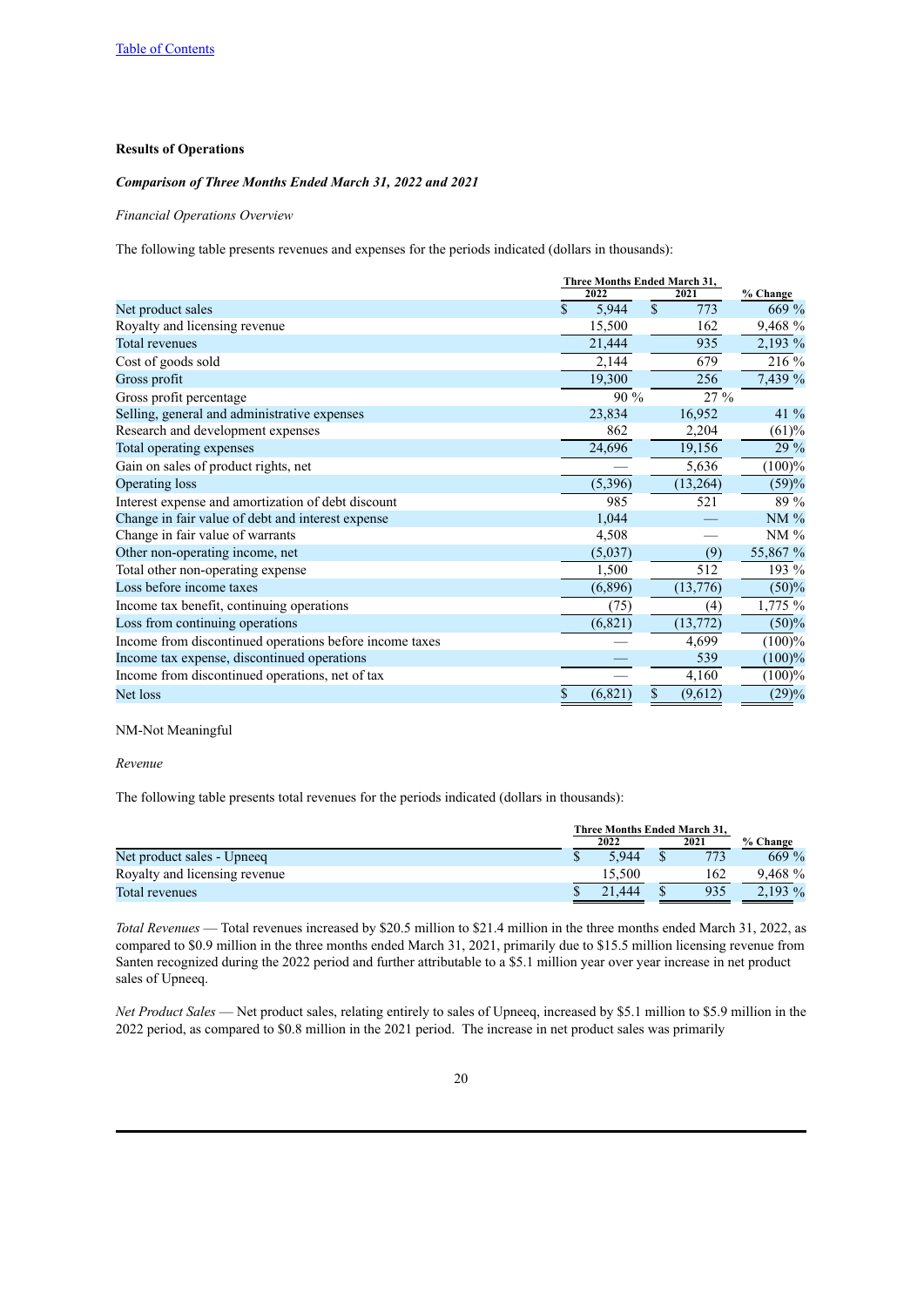attributable to a year over year increase in sales volume reflecting expanded commercialization into eyecare markets and, effective February 2022, the medical aesthetics market.

*Royalty and Licensing Revenue* — Licensing revenue increased by \$15.3 million during the 2022 period, primarily due to \$15.5 million recognized under our license agreement with Santen. Refer to Note 5, "Revenues" of our unaudited condensed consolidated financial statements included elsewhere in this Quarterly Report on Form 10-Q for additional information on our License Agreement with Santen.

## *Cost of Goods Sold and Gross Profit Percentage*

The following table presents a breakdown of total cost of goods sold for the periods indicated (dollars in thousands):

|                           | Three Months Ended March 31. |       |  |     |           |
|---------------------------|------------------------------|-------|--|-----|-----------|
|                           | 2022<br>2021                 |       |  |     | % Change  |
| Royalty expense           |                              | 718   |  | 59  | $1.117\%$ |
| Depreciation expense      |                              | 14    |  | 16  | $(13)\%$  |
| Other costs of goods sold |                              | 1.412 |  | 604 | 134 %     |
| Total costs of goods sold |                              | 2.144 |  | 679 | $216\%$   |

Total cost of goods sold increased \$1.4 million in the three months ended March 31, 2022 to \$2.1 million, as compared to \$0.7 million in the three months ended March 31, 2021. The year over year increase in cost of goods sold was primarily driven by \$0.8 million in higher product costs for Upneeq due to, higher sales volume, and by \$0.6 million relating to increased royalties and contingent milestone payments due under an intellectual property license agreement, each attributable to sales of Upneeq.

Gross profit percentage increased to 90% for the three months ended March 31, 2022 compared to 27% in the 2021 period, largely due to unique licensing revenue from Santen recognized during the 2022 period. Excluding licensing revenues, gross profit percentage from net product sales was 64% in the 2022 period.

### *Selling, General and Administrative Expenses*

Selling, general and administrative expenses increased \$6.8 million in the three months ended March 31, 2022 to \$23.8 million as compared to \$17.0 million in the three months ended March 31, 2021. The year over year increase in selling, general and administrative expenses was primarily influenced by \$6.8 million in higher compensation and training costs for our expanded salesforce, \$0.7 million of higher marketing expenses for Upneeq, and \$0.7 million of transactional fees unique to the 2022 period, partially offset by approximately \$1.1 million of lower fees for legal and other professional fees.

Selling, general and administrative expenses include non-cash share-based compensation expenses of \$1.1 million and \$0.9 million in the three months ended March 30, 2022 and 2021, respectively. The year over year increase in share compensation expense reflects new share option awards issued to directors and employees in the 2022 period.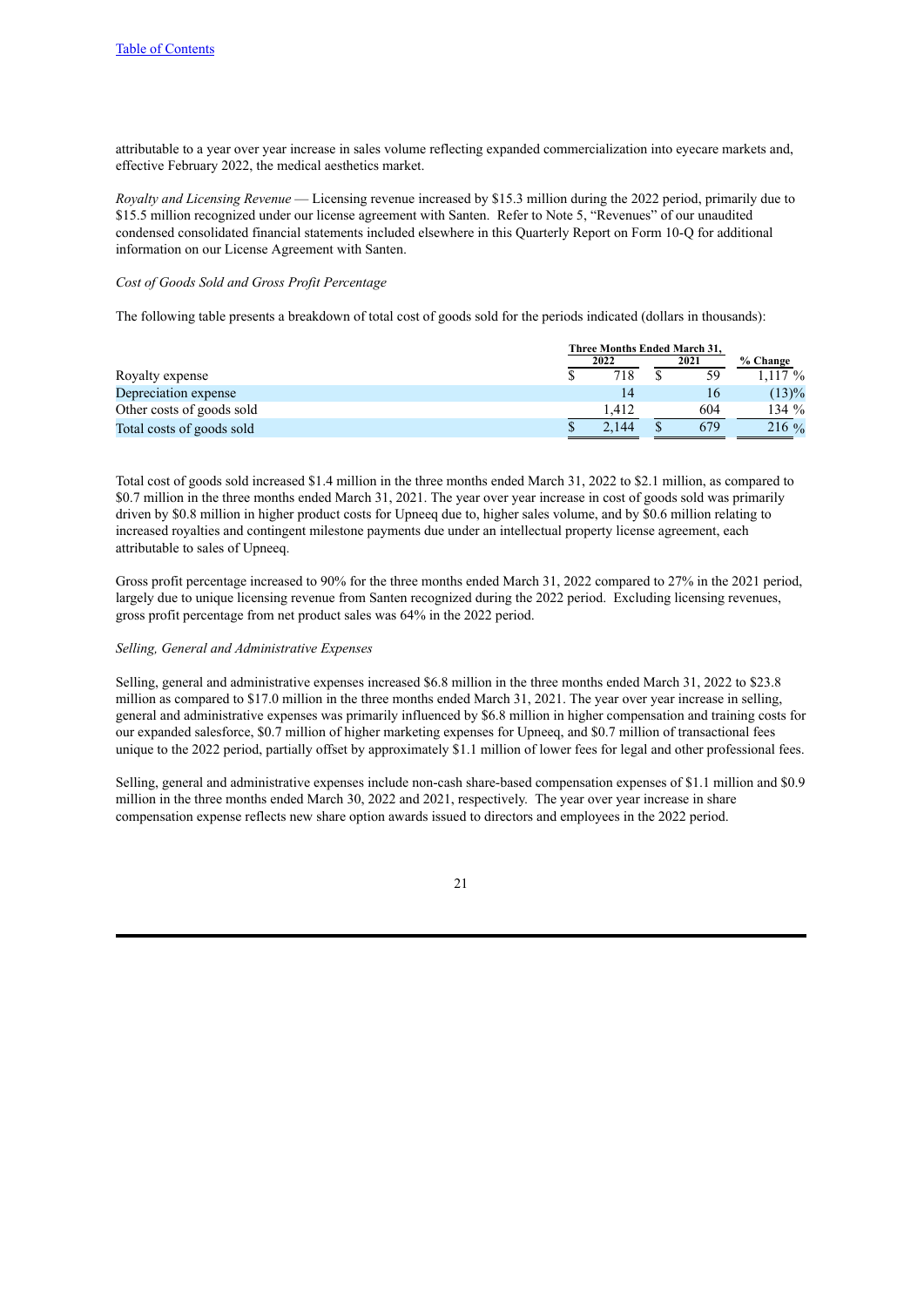## *Research and Development Expenses*

The following table summarizes our research and development ("R&D") expenses incurred for the periods indicated (dollars in thousands):

|                                         | Three Months Ended March 31. |     |  |       |          |
|-----------------------------------------|------------------------------|-----|--|-------|----------|
|                                         | 2022                         |     |  | 2021  | % Change |
| Arbaclofen ER                           |                              |     |  | 384   | (86)%    |
| $RVL-1201$ (Upneeq)                     |                              | 25  |  | 197   | (87)%    |
| Other research and development          |                              | 785 |  | 0.623 | (52)%    |
| Total research and development expenses |                              | 862 |  | 2.204 | (61)%    |

R&D expenses decreased by \$1.3 million in the three months ended March 31, 2022 to \$0.9 million, as compared to \$2.2 million in the three months ended March 31, 2021. The year over year decrease in R&D expenses primarily reflects \$0.6 million in lower personnel costs and \$0.5 million in lower project spending on arbaclofen ER and Upneeq in the 2022 period.

R&D expenses include non-cash share-based compensation expenses of \$0.2 million and \$0.2 million for the three months ended March 31, 2022 and 2021, respectively.

#### *Gain on Sale of Product Rights, Net*

On December 2, 2020, we entered into an agreement to settle certain litigation. Under the terms of an agreement, we agreed to convey the global rights to Osmolex ER for \$7.5 million. The sale of the global rights to Osmolex ER closed in January 2021 resulting in our recognition of a \$5.6 million gain.

#### *Interest Expense and Amortization of Debt Discount*

Interest expense and amortization of debt discount increased by \$0.5 million in the three months ended March 31, 2022 to \$1.0 million as compared to \$0.5 million in the three months ended March 31, 2021. The year over year increase is attributable to our recognition of \$0.9 million of amortization expense from the second tranche financial commitment asset, unique to the 2022 period, partially offset by the absence of interest expense in the 2022 period.

Beginning in the fourth quarter of 2021, our recognition of interest expense on our senior secured notes is classified within the separate caption titled "Change in fair value of debt and interest expense" pursuant to our elections related to fair value accounting (see "Change in Fair Value of Debt and Interest Expense and Change in Fair Value of Warrants" section below).

Refer to Note 8, "Financing Arrangements," of our unaudited condensed consolidated financial statements included elsewhere in this Quarterly Report on Form 10-Q for additional information on our indebtedness.

## *Change in Fair Value of Debt and Interest Expense and Change in Fair Value of Warrants*

Changes in the fair value of our senior secured notes and warrants, each issued in October 2021, resulted in losses of \$1.0 million and \$4.5 million, respectively, in the three months ended March 31, 2022. Changes in the fair value of our senior secured notes includes \$1.4 million of related interest expense.

Refer to Note 13, "Financial Instruments and Fair Value Measurements," of our unaudited condensed consolidated financial statements included elsewhere in this Quarterly Report on Form 10-Q for additional information on our recurring fair value measurements.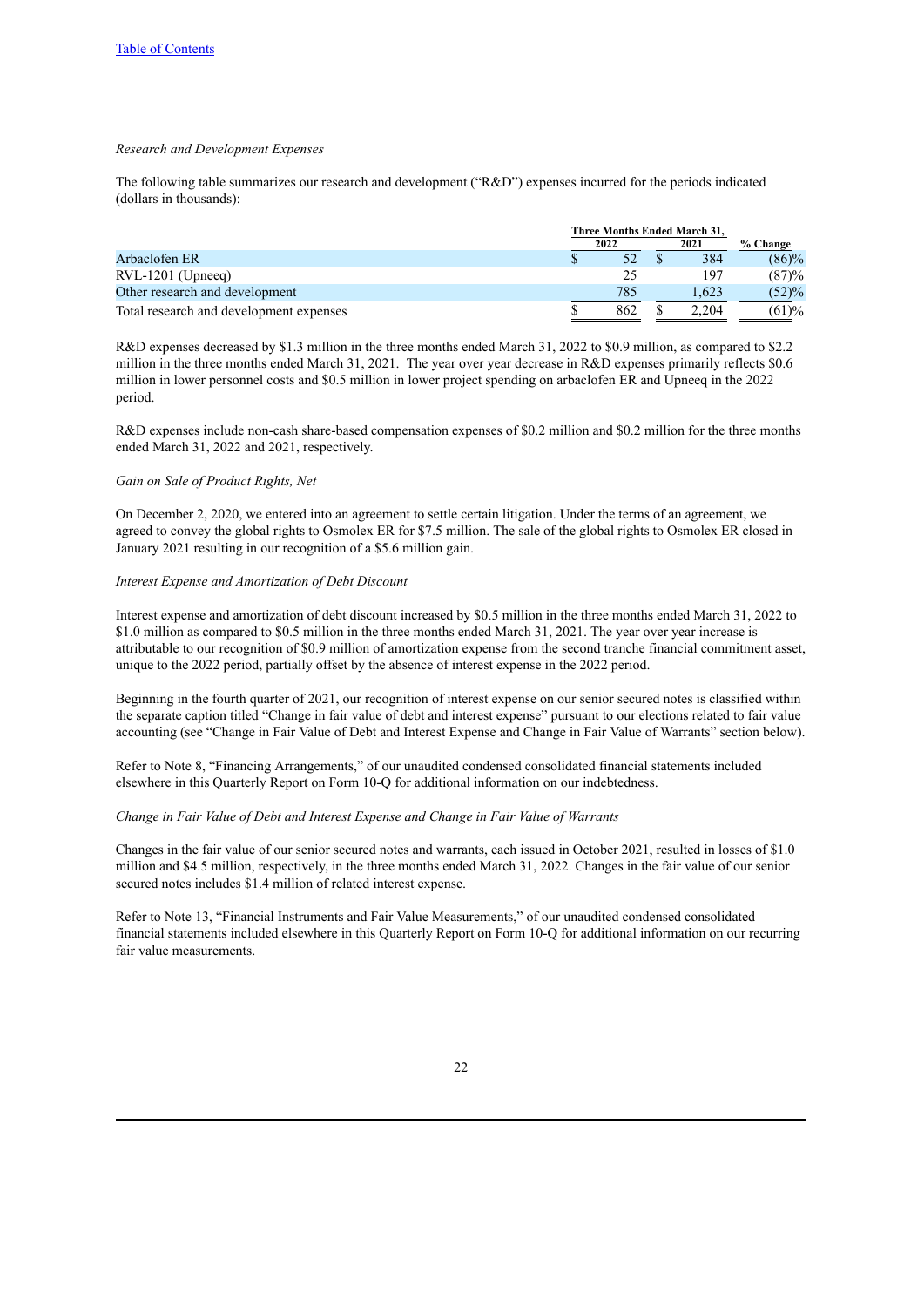#### *Other Non-operating Income, Net*

Other non-operating income, net was \$5.0 million and less than \$0.1 million in the three months ended March 31, 2022 and 2021, respectively. Non-operating income in the 2022 period was attributable to our receipt of an aggregate of \$5.0 million in cash from Alora related to contingent milestone payments earned in connection with the sale of the Legacy Business.

Refer to Note 4, "Discontinued Operations," of our unaudited condensed consolidated financial statements included elsewhere in this Quarterly Report on Form 10-Q for additional information on the Alora contingent milestone payments.

#### *Income Tax Benefit (Expense)*

The following table summarizes our income tax benefit from continuing operations and the resultant effective income tax rate for the periods indicated (dollars in thousands):

|                                                 | <b>Three Months Ended March 31.</b> |  |          |  |
|-------------------------------------------------|-------------------------------------|--|----------|--|
|                                                 | 2022                                |  | 2021     |  |
| Loss before income taxes, continuing operations | (6.896)                             |  | (13.776) |  |
| Income tax benefit, continuing operations       | (75)                                |  | (4)      |  |
| Effective income tax rate                       | $1.09\%$                            |  | $0.03\%$ |  |

The increase in effective income tax rate in the three months ended March 31, 2022 when compared to the three months ended March 31, 2021, is primarily related to our recognition of a benefit relating to a foreign tax refund unique to the 2022 period.

Refer to Note 12, "Income Taxes," of our unaudited condensed consolidated financial statements included elsewhere in this Quarterly Report on Form 10-Q for additional information on income taxes.

#### *Discontinued Operations*

For the three months ended March 31, 2021 we recognized income from discontinued operations, net of tax of \$4.2 million.

### **Liquidity and Capital Resources**

Our principal sources of liquidity are cash and cash equivalents and borrowings available under our Note Purchase Agreement, dated October 1, 2021, with Athyrium Opportunities IV Acquisition LP, as administrative agent, and Athyrium Opportunities IV Acquisition 2 LP, as the Purchaser. At March 31, 2022, we had cash and cash equivalents of \$26.3 million and total debt obligations with aggregate principal amounts of \$56.5 million including an aggregate principal amount of \$55.0 million of long-term debt, the maturities of which commence in March 2024 and extend through October 2026. Our primary uses of cash are to fund operating expenses, including commercialization costs associated with Upneeq, capital expenditures, and debt service payments.

The Note Purchase Agreement provides for the issuance of the notes to the Purchaser in an aggregate principal amount of up to \$100.0 million in three separate tranches. The first tranche of notes was issued in an aggregate principle amount equal to \$55.0 million on October 12, 2021. At any time after October 12, 2021 but prior to the first anniversary thereof, upon the satisfaction of certain conditions, including a minimum liquidity requirement and minimum net product sales target for Upneeq, we may request the issuance of the second tranche notes in an aggregate principal amount of up to \$20.0 million. At any time after October 12, 2021 but prior to the second anniversary thereof, we may request the issuance of the third tranche notes in an aggregate principal amount of up to \$25.0 million, which shall be funded in the sole discretion of the Purchaser. The minimum net product sales target for Upneeq is \$3.0 million for the quarter ending March 31, 2022, and increasing in \$1.0 million increments each quarter thereafter until the quarter ending June 30, 2024, for which quarter and all subsequent quarters the threshold is \$12.0 million. The minimum liquidity requirement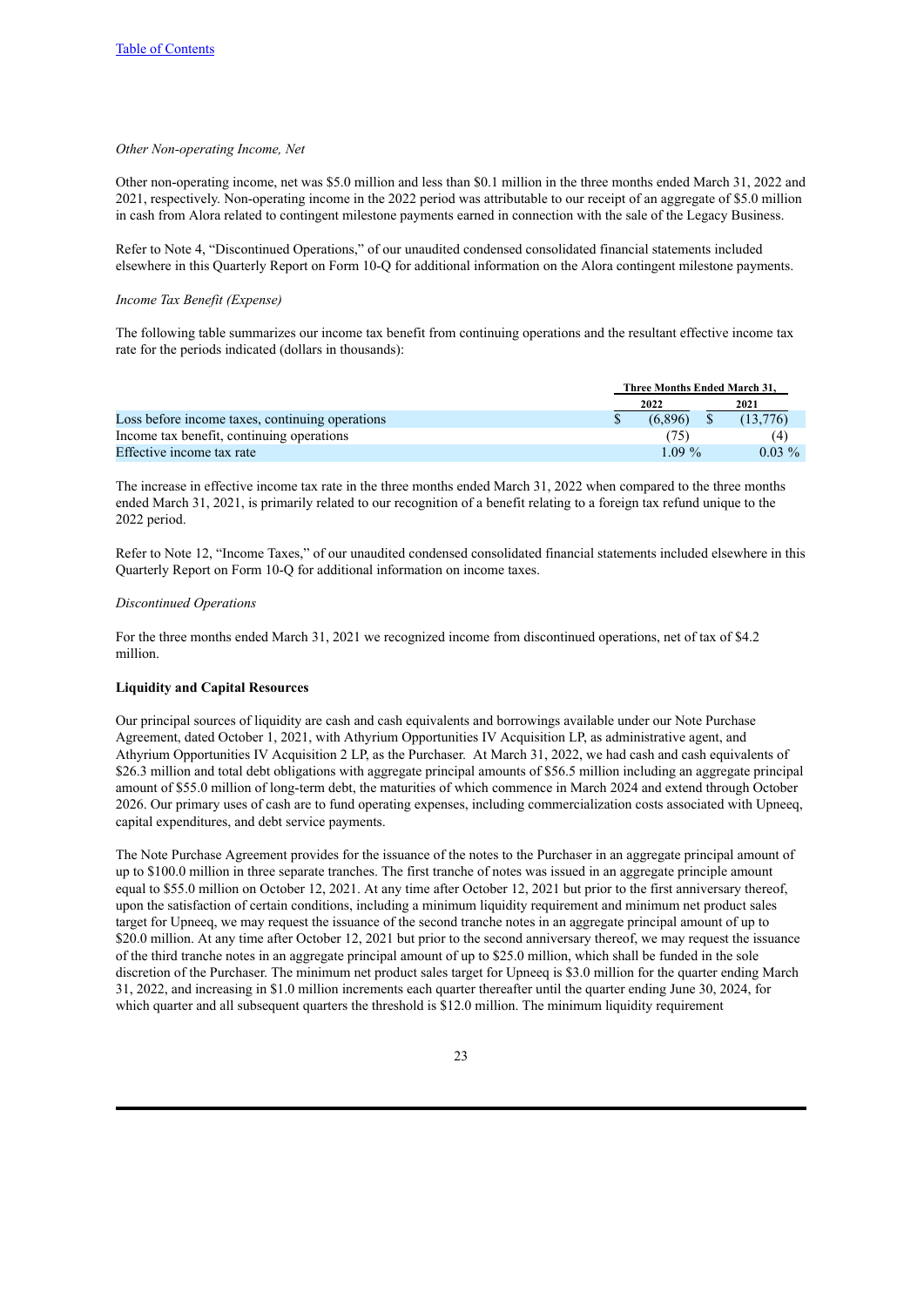under the Note Purchase Agreement requires us to maintain, at any time, unrestricted cash and cash equivalents greater than or equal to \$15.0 million.

As of March 31, 2022, the interest rate on our Notes was 10.50%.

#### *Going Concern*

At March 31, 2022, we had cash and cash equivalents of \$26.3 million, an accumulated deficit of \$524.4 million, and total long-term debt with aggregate principal maturities of \$55.0 million, with such maturities commencing in March 2024 and extending through October 2026. In addition, our primary indebtedness contains various restrictive covenants including minimum liquidity and minimum quarterly product sales requirements. For the three months ended March 31, 2022 and 2021, we incurred net losses from continuing operations of \$6.8 million and \$13.8 million, respectively. For the three months ended March 31, 2022, we used \$13.3 million in cash for operating activities.

The divestiture of the Legacy Business in 2021 resulted in the loss of substantially all of our revenue generating assets. Our current business plan is focused on the continued launch and commercialization of Upneeq, which has and will continue to diminish our cash flows in at least the near term. We will require additional capital to fund our operating needs, including the expanded commercialization of Upneeq and other activities. We expect to incur significant expenditures and sustained operating losses for the foreseeable future.

Our management does not believe that current sources of liquidity will be sufficient to fund our planned expenditures and meet our obligations for at least 12 months following the date the accompanying unaudited condensed consolidated financial statements are issued without raising additional funding. As a result, there is a substantial doubt as to our ability to operate as a going concern. Our ability to continue as a going concern will require us to obtain additional funding, generate positive cash flow from operations and/or enter into strategic alliances or sell assets.

Our plans to address these conditions include pursuing one or more of the following options to secure additional funding, none of which can be guaranteed or is entirely within our control, (i) raise funds through additional sales of ordinary shares, through equity sales agreements with brokers/dealers or other public or private equity financings, (ii) raise funds through borrowings under existing debt facilities and/or convertible debt, and/or (iii) raise non-dilutive funds through product collaborations and/or to partner or sell a portion or all rights to any of our assets.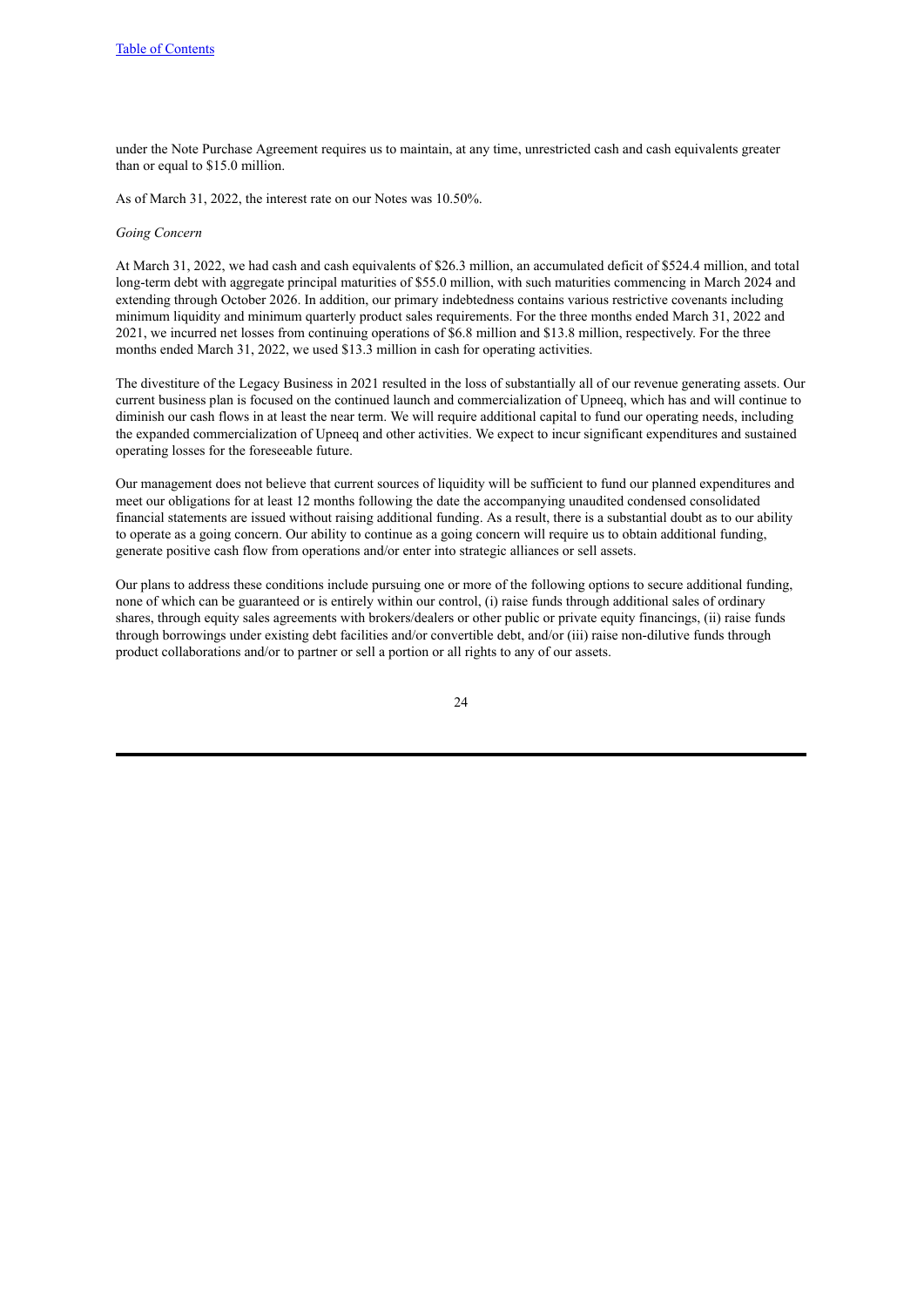There can be no assurance that we will receive cash proceeds from any of these potential sources or, to the extent cash proceeds are received, such proceeds would be sufficient to support our current operating plan for at least the next 12 months from the date the accompanying unaudited condensed consolidated financial statements contained in this Quarterly Report on Form 10-Q are issued. The sale of additional equity or convertible debt securities may result in additional dilution to our shareholders. If we raise additional funds through the issuance of debt securities or preferred shares, these securities could provide for rights senior to those of our ordinary shares and could contain covenants that would further restrict our operations. Additional funds may not be available when we need them, on terms that are acceptable to us, or at all.

The accompanying unaudited condensed consolidated financial statements contained in this Quarterly Report on Form 10- Q have been prepared on a going concern basis, which assumes the realization of assets and settlement of liabilities in the normal course of business, and therefore do not include any adjustments to the amount and classification of assets and liabilities that may be necessary should we be unable to continue as a going concern.

### *Cash Flows*

The following table provides information regarding our cash flows, including our continuing operations and discontinued operations, for the periods indicated (in thousands):

|                                           | Three Months Ended March 31, |          |  |          |                 |
|-------------------------------------------|------------------------------|----------|--|----------|-----------------|
|                                           |                              | 2022     |  | 2021     | <b>S</b> Change |
| Net cash used in operating activities     |                              | (13.276) |  | (11.486) | \$(1,790)       |
| Net cash provided by investing activities |                              | 10       |  | 6.881    | (6, 871)        |
| Net cash used in financing activities     |                              | (837)    |  | (236)    | (601)           |
| Net decrease in cash and cash equivalents |                              | (14.103) |  | (4.841)  | (9,262)         |

## *Net cash from operating activities*

Cash flows from operating activities are primarily driven by earnings from operations (excluding the impact of non-cash items), the timing of cash receipts and disbursements related to accounts receivable and accounts payable and the timing of inventory transactions and changes in other working capital amounts. Net cash used in operating activities was \$13.3 million for the three months ended March 31, 2022, and net cash used in operating activities was \$11.5 million for the three months ended March 31, 2021.

The additional cash used in operating activities during the 2022 period, was primarily a result of higher net cash used to fund working capital assets and liabilities partially offset by higher net income after considering non-cash adjustments as compared to the 2021 period.

#### *Net cash from investing activities*

Net cash provided by investing activities was less than \$0.1 million for the three months ended March 31, 2022 as compared to \$6.9 million of cash provided for the three months ended March 31, 2021. The year over year change in investing cash flows is primarily attributable to proceeds of \$7.3 million from the sale of Osmolex product rights in January 2021 unique to the 2021 period, partially offset by significantly lower purchases of property, plant and equipment in the 2022 period.

#### *Net cash from financing activities*

Net cash used in financing activities was \$0.8 million and \$0.2 million for the three months ended March 31, 2022 and 2021, respectively. The year over year change in financing cash flows largely reflects the prepayment of insurance financing loans of \$0.9 million, unique to the 2022 period.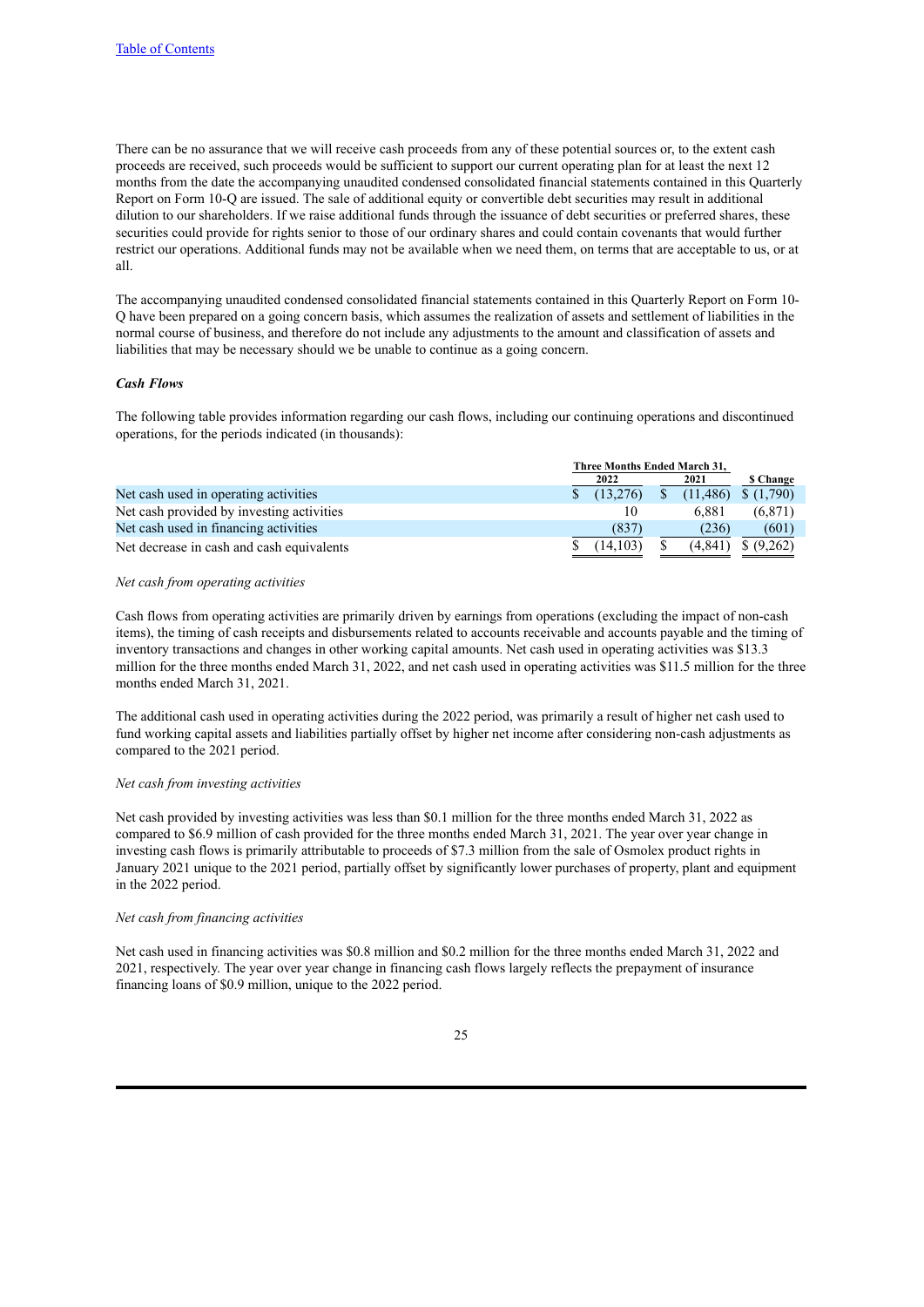## <span id="page-25-0"></span>**Item 3. Quantitative and Qualitative Disclosures About Market Risk.**

There have been no significant changes to the disclosures about market risk included in our Annual Report on Form 10-K for the year ended December 31, 2021.

### <span id="page-25-1"></span>**Item 4. Controls and Procedures**

Our principal executive officer and our principal financial officer evaluated the effectiveness of our disclosure controls and procedures as of March 31, 2022. The term "disclosure controls and procedures," as defined in Rules 13a-15(e) and 15d-15(e) under the Exchange Act, means controls and other procedures of a company that are designed to ensure that information required to be disclosed by a company in the reports that it files or submits under the Exchange Act is recorded, processed, summarized and reported within the time periods specified in the SEC's rules and forms. Disclosure controls and procedures include, without limitation, controls and procedures designed to ensure that information required to be disclosed by a company in the reports that it files or submits under the Exchange Act is accumulated and communicated to the company's management, including its principal executive and principal financial officers, as appropriate to allow timely decisions regarding required disclosure. Management recognizes that any controls and procedures, no matter how well designed and operated, can provide only reasonable assurance of achieving their objectives and management necessarily applies its judgment in evaluating the cost-benefit relationship of possible controls and procedures. Based on the evaluation of our disclosure controls and procedures as of March 31, 2022, our principal executive officer and principal financial officer concluded that, as of such date, our disclosure controls and procedures were effective.

## **Changes in internal control over financial reporting**

There were no changes in our internal control over financial reporting (as defined in Rule 13a-15(f) under the Exchange Act) during the quarter ended March 31, 2022 that have materially affected, or are reasonably likely to materially affect, our internal control over financial reporting.

## <span id="page-25-2"></span>**PART II - OTHER INFORMATION**

#### <span id="page-25-3"></span>**Item 1. Legal Proceedings.**

The information under the caption entitled "Legal Proceedings" set forth in Note 11, "Commitments and Contingencies," in the accompanying notes to the unaudited condensed consolidated financial statements in Part I, Item 1 of this Quarterly Report on Form 10-Q is incorporated herein by reference.

## <span id="page-25-4"></span>**Item 1A. Risk Factors.**

There have been no material changes from the risk factors described in our Annual Report on Form 10-K for the year ended December 31, 2021.

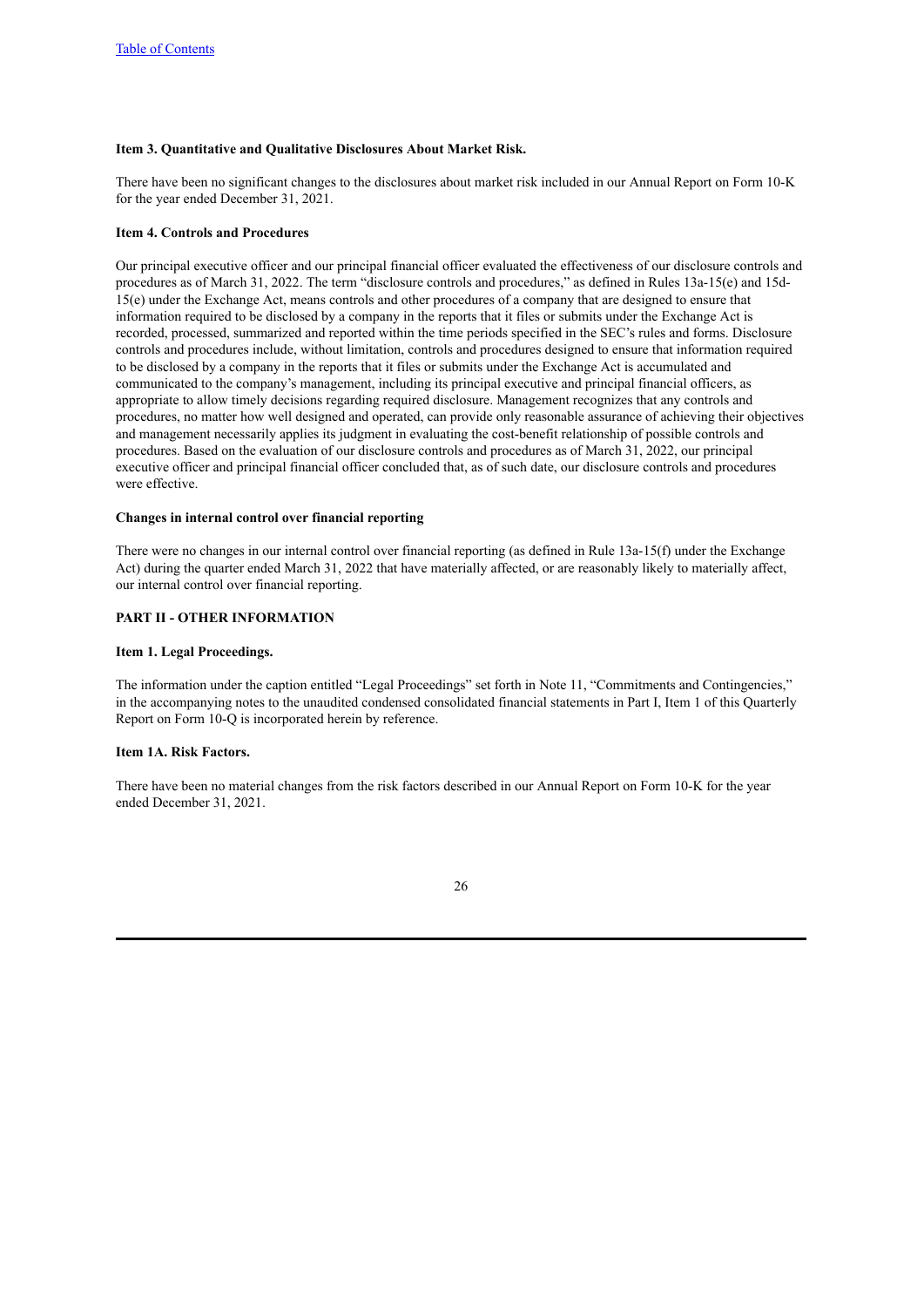<span id="page-26-0"></span>

| Item 6. Exhibits.      |                                                                                                                                                                                                                                                                                                      |
|------------------------|------------------------------------------------------------------------------------------------------------------------------------------------------------------------------------------------------------------------------------------------------------------------------------------------------|
| <b>EXHIBIT 10.1</b>    | - Amendment to License Agreement, effective as of March 31, 2022, by and between RVL<br>Pharmaceuticals, Inc. and Santen Pharmaceutical Co. Ltd. (incorporated by reference to Exhibit<br>10.1 to the Company's Current Report on Form 8-K filed on April 4, 2022, Commission File No.<br>001-38709) |
| EXHIBIT 31.1           | - Principal Executive Officer and Principal Financial Officer Certification Pursuant to Securities<br>Exchange Act Rules 13a—14 and 15d—14 as Adopted Pursuant to Section 302 of the Sarbanes-<br>Oxley Act of 2002                                                                                  |
| EXHIBIT 32.1           | - Principal Executive Officer and Principal Financial Officer Certification Pursuant to 18 U.S.C.<br>Section 1350 as Adopted Pursuant to Section 906 of the Sarbanes-Oxley Act of 2002                                                                                                               |
| <b>EXHIBIT 101.INS</b> | - Inline XBRL Instance Document.                                                                                                                                                                                                                                                                     |
|                        | EXHIBIT 101.SCH - Inline XBRL Taxonomy Extension Schema Document.                                                                                                                                                                                                                                    |
|                        | EXHIBIT 101.CAL - Inline XBRL Taxonomy Extension Calculation Linkbase Document.                                                                                                                                                                                                                      |
| <b>EXHIBIT 101.DEF</b> | - Inline XBRL Taxonomy Extension Definition Linkbase Document.                                                                                                                                                                                                                                       |
| EXHIBIT 101.LAB        | - Inline XBRL Taxonomy Extension Label Linkbase Document.                                                                                                                                                                                                                                            |
| <b>EXHIBIT 101.PRE</b> | - Inline XBRL Taxonomy Extension Presentation Linkbase Document.                                                                                                                                                                                                                                     |
| <b>EXHIBIT 104</b>     | Cover Page Interactive Data File (formatted as inline XBRL with applicable taxonomy extension<br>information contained in Exhibits 101.)                                                                                                                                                             |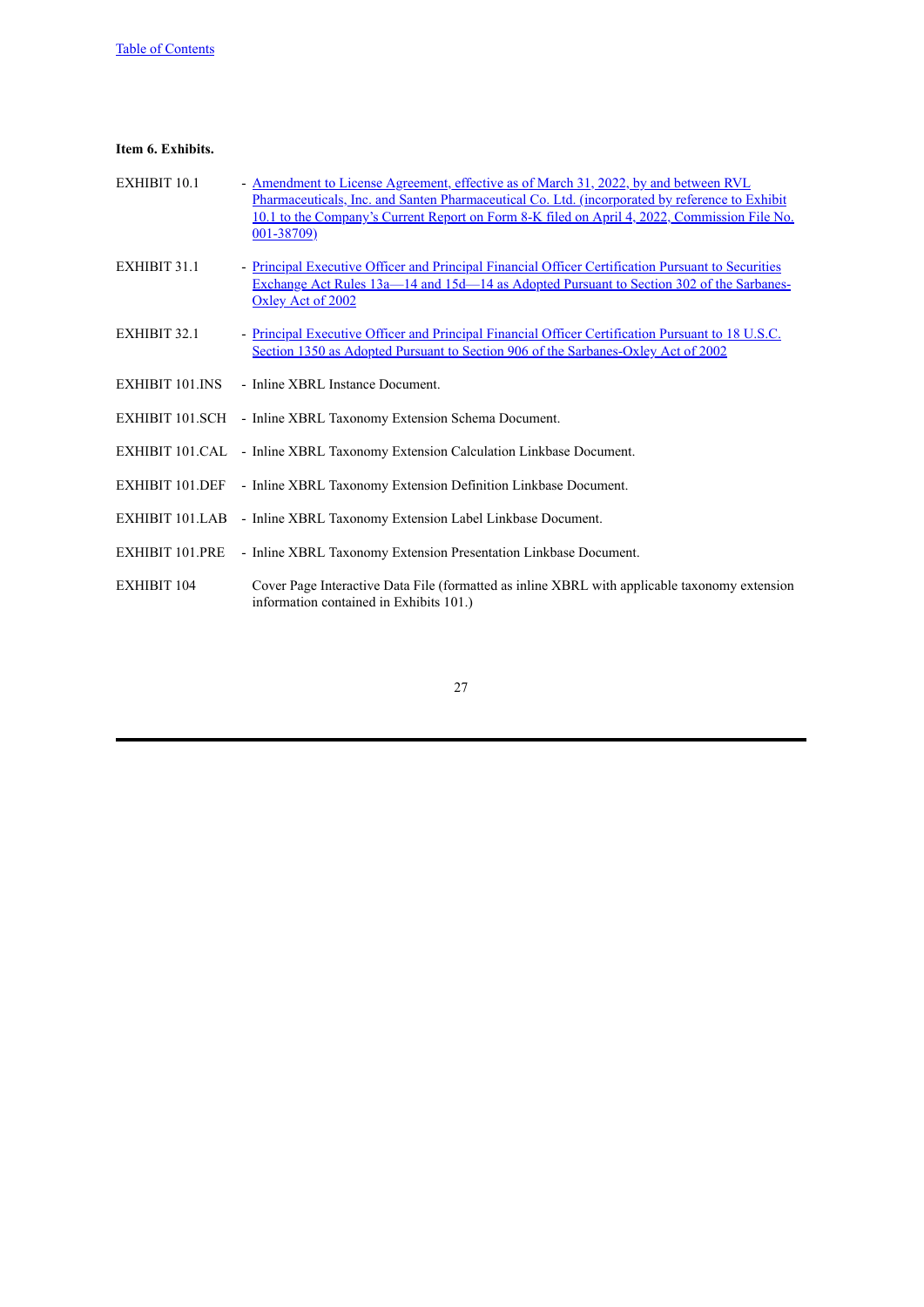## **SIGNATURES**

<span id="page-27-0"></span>Pursuant to the requirements of the Securities Exchange Act of 1934, the Registrant has duly caused this report to be signed on its behalf by the undersigned thereunto duly authorized.

## **RVL Pharmaceuticals plc**

Dated: May 12, 2022 By: /s/ Brian Markison

Brian Markison Chief Executive Officer and Principal Financial Officer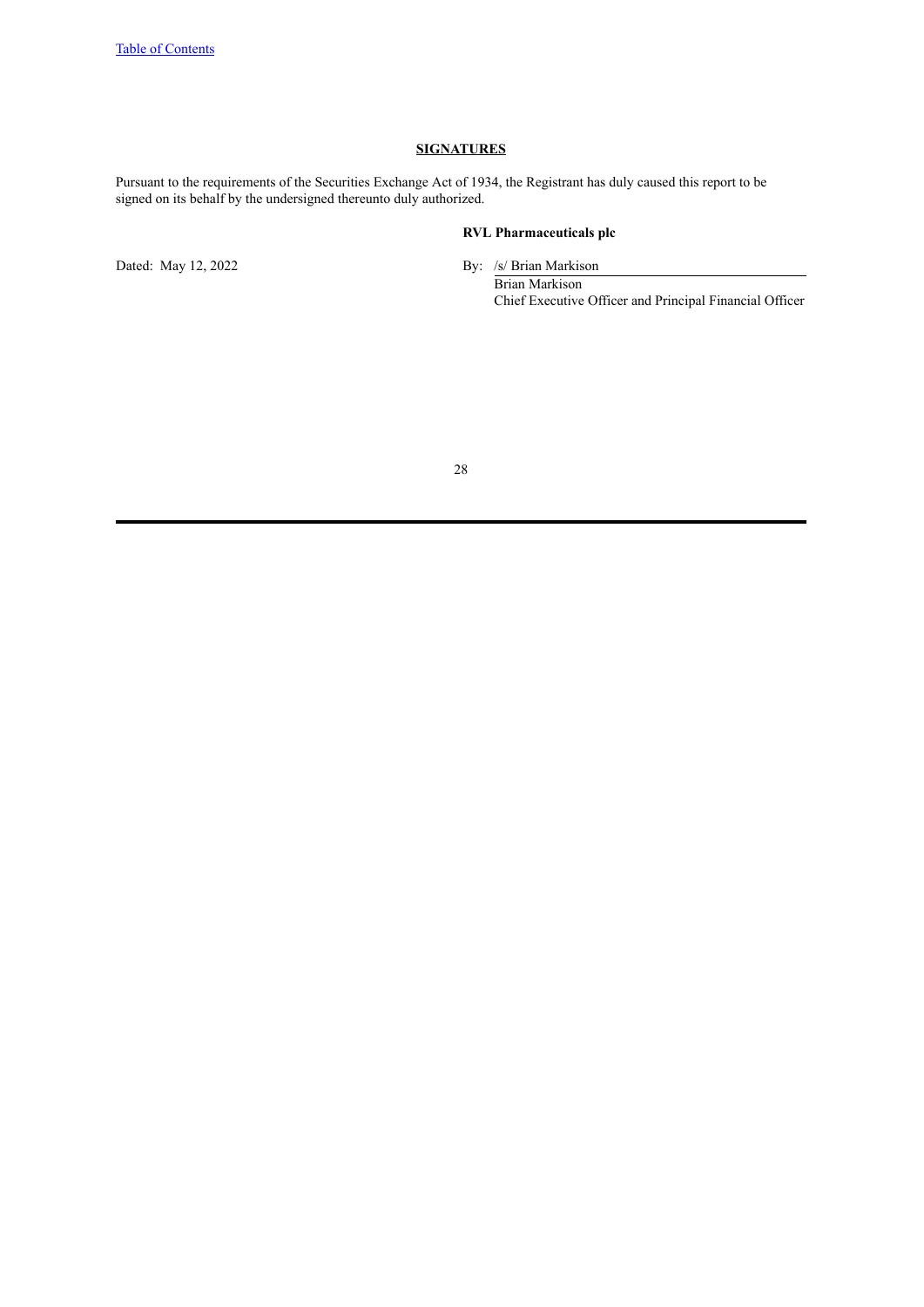## <span id="page-28-0"></span>CERTIFICATION OF PRINCIPAL EXECUTIVE OFFICER AND PRINCIPAL FINANCIAL OFFICER PURSUANT TO SECTION 302 OF THE SARBANES-OXLEY ACT OF 2002

## I, Brian Markison, certify that:

1. I have reviewed this quarterly report on Form 10-Q of RVL Pharmaceuticals plc;

2. Based on my knowledge, this report does not contain any untrue statement of a material fact or omit to state a material fact necessary to make the statements made, in light of the circumstances under which such statements were made, not misleading with respect to the period covered by this report:

3. Based on my knowledge, the financial statements, and other financial information included in this report, fairly present in all material respects the financial condition, results of operations and cash flows of the registrant as of, and for, the periods presented in this report;

4. As the registrant's certifying officer, I am responsible for establishing and maintaining disclosure controls and procedures (as defined in Exchange Act Rules 13a-15(e) and 15d-15(e)) and internal control over financial reporting (as defined in Exchange Act Rules  $13a-15(f)$  and  $15d-15(f)$  for the registrant and have:

(a) Designed such disclosure controls and procedures, or caused such disclosure controls and procedures to be designed under our supervision, to ensure that material information relating to the registrant, including its consolidated subsidiaries, is made known to us by others within those entities, particularly during the period in which this report is being prepared;

(b) Designed such internal control over financial reporting, or caused such internal control over financial reporting to be designed under our supervision, to provide reasonable assurance regarding the reliability of financial reporting and the preparation of financial statements for external purposes in accordance with generally accepted accounting principles;

(c) Evaluated the effectiveness of the registrant's disclosure controls and procedures and presented in this report our conclusions about the effectiveness of the disclosure controls and procedures, as of the end of the period covered by this report based on such evaluation; and

(d) Disclosed in this report any change in the registrant's internal control over financial reporting that occurred during the registrant's most recent fiscal quarter (the registrant's fourth fiscal quarter in the case of an annual report) that has materially affected, or is reasonably likely to materially affect, the registrant's internal control over financial reporting; and

5. As the registrant's certifying officer, I have disclosed, based on our most recent evaluation of internal control over financial reporting, to the registrant's auditors and the audit committee of the registrant's board of directors (or persons performing the equivalent functions):

(a) All significant deficiencies and material weaknesses in the design or operation of internal control over financial reporting which are reasonably likely to adversely affect the registrant's ability to record, process, summarize and report financial information; and

(b) Any fraud, whether or not material, that involves management or other employees who have a significant role in the registrant's internal control over financial reporting.

Date: May 12, 2022

## /s/ Brian Markison Name: Brian Markison Title: Chief Executive Officer and Chairman of the Board of Directors (Principal Executive Officer) (Principal Financial Officer)